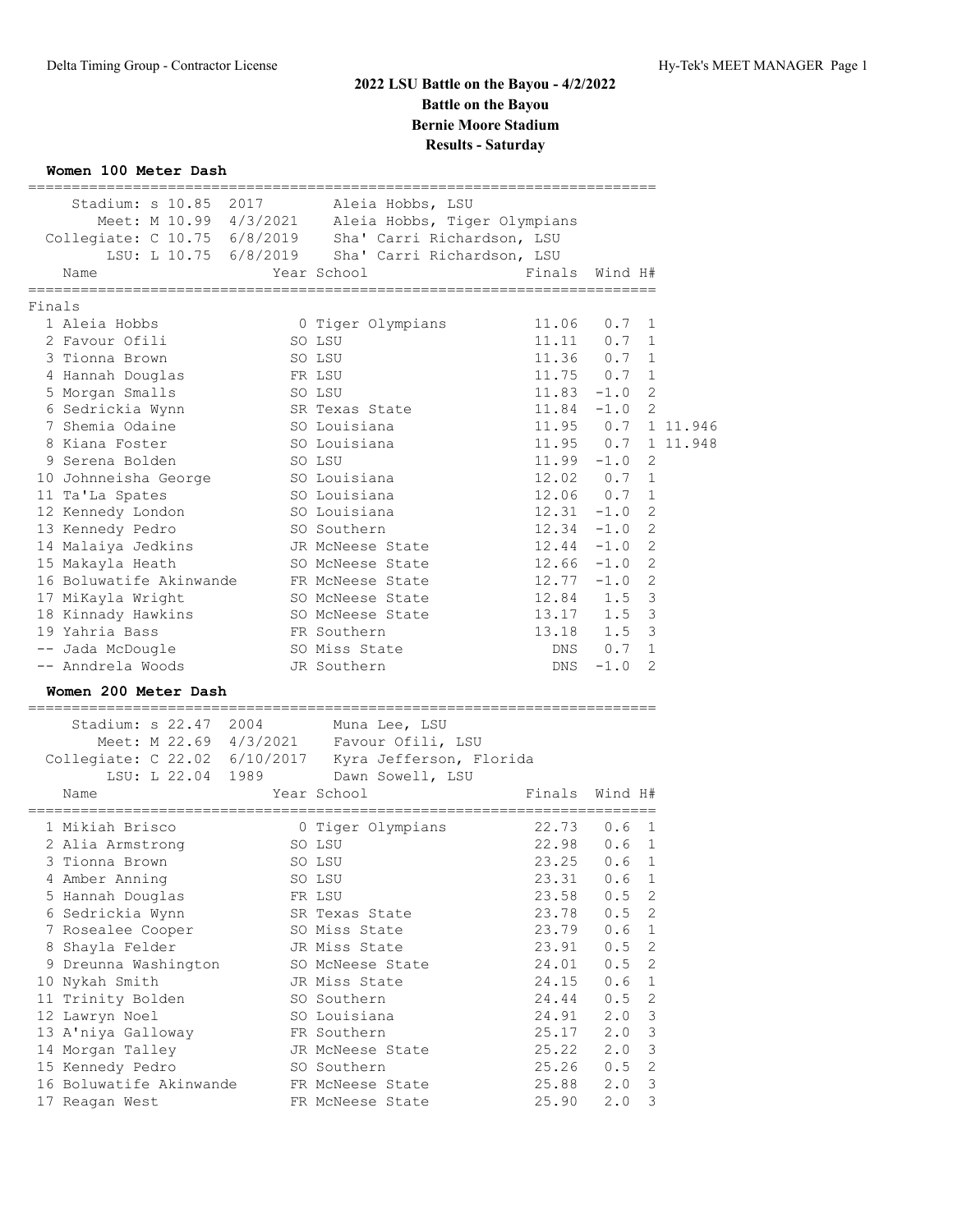## **....Women 200 Meter Dash**

| 18 Makayla Heath     | SO McNeese State | $25.97$ $2.0$ 3 |               |  |
|----------------------|------------------|-----------------|---------------|--|
| -- Shemia Odaine     | SO Louisiana     | DNS.            | $0.5 \quad 2$ |  |
| -- Christine Irving  | SR Texas State   |                 | DNS 0.6 1     |  |
| -- Symone Mason      | SR LSU           |                 | DNS 0.6 1     |  |
| -- Jada Flemming     | JR Texas State   |                 | DNS 0.5 2     |  |
| -- Kiana Foster      | SO Louisiana     |                 | DNS 0.6 1     |  |
| -- Johnneisha George | SO Louisiana     | DNS             | $0.5 \quad 2$ |  |

### **Women 400 Meter Dash**

#### ===================================================================

| Stadium: s 49.71 4/23/2016<br>Meet: M 50.98 4/8/2017 | Courtney Okolo, Texas<br>Kendall Ellis, USC |        |                |
|------------------------------------------------------|---------------------------------------------|--------|----------------|
| Collegiate: C 49.57 6/12/2021                        | Athing Mu, Texas A&M                        |        |                |
| LSU: L 50.60 1997                                    | LaTarsha Stroman, LSU                       |        |                |
| Name                                                 | Year School                                 | Finals | H#             |
|                                                      |                                             |        |                |
| 1 Amber Anning                                       | SO LSU                                      | 52.08  | 1              |
| 2 Garriel White                                      | FR LSU                                      | 52.70  | $\mathbf{1}$   |
| 3 Fiebe Tengrootenhuysen                             | JR UL-Monroe                                | 54.96  | $\mathbf{1}$   |
| 4 Nykah Smith                                        | JR Miss State                               | 55.15  | $\mathbf{1}$   |
| 5 Shayla Felder                                      | JR Miss State                               | 55.31  | $\mathbf{1}$   |
| 6 Anijah Williams                                    | JR Southern                                 | 55.50  | $\overline{c}$ |
| 7 Christine Irving                                   | SR Texas State                              | 55.54  | $\mathbf{1}$   |
| 8 Brittney Roberson                                  | JR UL-Monroe                                | 55.56  | $\mathbf{1}$   |
| 9 Kayla Harrison                                     | SO McNeese State                            | 55.87  | $\overline{c}$ |
| 10 Trinity Kirk                                      | FR Southern                                 | 55.98  | $\overline{2}$ |

|  | TA TTTIITCA ITTTIZ       | TIV NOMENCIN     | JJ . JU | ╶                          |
|--|--------------------------|------------------|---------|----------------------------|
|  | 11 Qymeshia Mayhew       | SR Southern      | 56.65   | $\overline{\phantom{0}}^2$ |
|  | 12 India Brown           | JR Louisiana     | 57.35   | $\overline{2}$             |
|  | 13 Stella Konstantinidou | SO UL-Monroe     | 58.22   | $\overline{1}$             |
|  | 14 Malaysia Sinegal      | JR Southern      | 58.48   | $\overline{2}$             |
|  | 15 Jordan Carter         | SO McNeese State | 59.22   | $\overline{2}$             |
|  | 16 Aryn Pitre            | FR New Orleans   | 1:01.93 | - 2                        |
|  | -- Jada Flemming         | JR Texas State   | DNS.    | -1                         |
|  | -- Breanna Clark         | SO Texas State   | DNS.    | - 2                        |
|  |                          |                  |         |                            |

### **Women 800 Meter Run**

|  | Stadium: $s$ 2:00.76     | Meet: M 2:02.91         | 2013<br>4/7/2012 | Natoya Goule, LSU<br>Charlene Lipsey, LSU       |          |                |
|--|--------------------------|-------------------------|------------------|-------------------------------------------------|----------|----------------|
|  | Collegiate: C 1:57.73    |                         | 4/16/2021        | Athing Mu, Texas A&M                            |          |                |
|  |                          | LSU: L 1:59.93          | 2013             | Natoya Goule, LSU                               |          |                |
|  | Name                     |                         | Year School      |                                                 | Finals   | H#             |
|  | 1 Chrisann Gordon-Powell |                         |                  | Unattached                                      | 2:02.04M | $\overline{1}$ |
|  |                          |                         |                  | 58.360 (58.360) 2:02.035 (1:03.675)             |          |                |
|  | 2 Hannah Carroll         |                         | SO LSU           |                                                 | 2:08.18  | $\mathbf{1}$   |
|  |                          | $1:01.118$ $(1:01.118)$ |                  | $2:08.180$ $(1:07.062)$                         |          |                |
|  | 3 Irene Barreiro-Lopez   |                         |                  | FR McNeese State                                | 2:13.35  | $\mathbf{1}$   |
|  |                          | $1:03.471$ $(1:03.471)$ |                  | $2:13.347$ $(1:09.876)$                         |          |                |
|  | 4 Emoni Coleman          |                         |                  | SO Louisiana                                    | 2:15.07  | $\mathbf{1}$   |
|  |                          | $1:02.963$ $(1:02.963)$ |                  | $2:15.063$ $(1:12.100)$                         |          |                |
|  | 5 Kayla Warner           |                         |                  | SO McNeese State                                | 2:16.45  | $\mathbf{1}$   |
|  |                          |                         |                  | $1:03.797$ $(1:03.797)$ $2:16.443$ $(1:12.646)$ |          |                |
|  |                          |                         |                  |                                                 |          |                |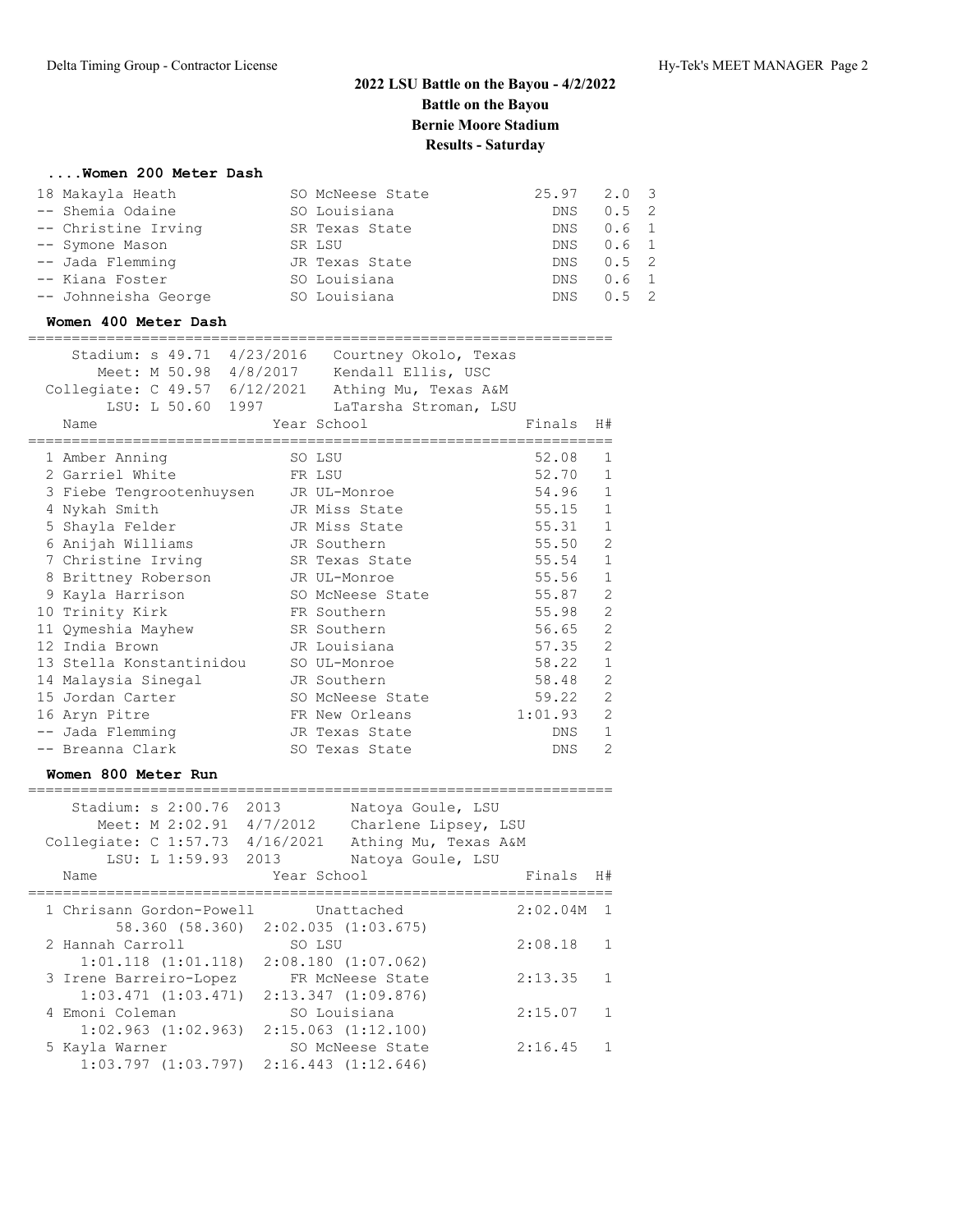### **....Women 800 Meter Run**

| 6 Ciara Gilroy                                           | SO McNeese State                                                    | 2:17.58    | $\overline{2}$ |
|----------------------------------------------------------|---------------------------------------------------------------------|------------|----------------|
| 7 Jantrell Drakes SR New Orleans                         | $1:06.118$ $(1:06.118)$ $2:17.571$ $(1:11.453)$                     | 2:19.57    | 2              |
| 8 Allie Louis                                            | $1:10.051$ $(1:10.051)$ $2:19.565$ $(1:09.514)$<br>SR New Orleans   | 2:19.78    | $\mathbf{1}$   |
| 9 Alexandra Johnson FR Louisiana                         | $1:06.059$ $(1:06.059)$ $2:19.773$ $(1:13.714)$                     | 2:22.88    | $\mathcal{L}$  |
| 10 Kelsey Cooley                                         | $1:09.739$ $(1:09.739)$ $2:22.874$ $(1:13.135)$<br>SO Louisiana     | 2:24.04    | $\mathcal{L}$  |
| 11 Shani Simon                                           | $1:11.229$ $(1:11.229)$ $2:24.039$ $(1:12.810)$<br>FR Southern      | 2:24.83    | $\mathcal{L}$  |
| 12 Grace Sullivan                                        | $1:10.876$ $(1:10.876)$ $2:24.827$ $(1:13.951)$<br>FR McNeese State | 2:27.62    | $\mathcal{L}$  |
| 13 Priscilla Ibarra SR McNeese State                     | $1:12.724$ $(1:12.724)$ $2:27.611$ $(1:14.887)$                     | 2:29.42    | 2              |
| -- Shania Anthony                                        | $1:11.426$ $(1:11.426)$ $2:29.420$ $(1:17.994)$<br>JR McNeese State | <b>DNF</b> | 1              |
| 1:04.820(1:04.820)                                       |                                                                     |            |                |
| -- Breanna Clark<br>-- Zoe Brito-Babapulle SO Miss State | SO Texas State                                                      | DNS<br>DNS | 1<br>2         |
| -- Lee-Anne Blake                                        | SO Texas State                                                      | DNS        | $\mathbf{1}$   |

## **Women 1500 Meter Run**

| Stadium: s 4:09.85 1987 Suzy Favor, Wisconsin                                                                           |  |                                                                             |  |  |
|-------------------------------------------------------------------------------------------------------------------------|--|-----------------------------------------------------------------------------|--|--|
| Meet: M 4:19.99 4/13/2013 Laura Carlton, LSU                                                                            |  |                                                                             |  |  |
| Collegiate: C 3:59.90 6/7/2009 Jenny Barringer, Colorado                                                                |  |                                                                             |  |  |
| LSU: L 4:17.14 1986 Christine Slythe, LSU                                                                               |  |                                                                             |  |  |
| Name                                                                                                                    |  | Year School <a> Finals H#</a>                                               |  |  |
| 1 Lorena Rangel Batres SO LSU 4:17.49M 1                                                                                |  |                                                                             |  |  |
|                                                                                                                         |  | 51.518 (51.518) 1:59.300 (1:07.782) 3:08.728 (1:09.428) 4:17.486 (1:08.758) |  |  |
| 2 Katy-Ann McDonald JR LSU 4:17.66M 1<br>51.102 (51.102) 1:58.400 (1:07.298) 3:07.992 (1:09.592) 4:17.660 (1:09.668)    |  |                                                                             |  |  |
|                                                                                                                         |  |                                                                             |  |  |
| 3 Alicia Stamey SR LSU 4:24.99 1<br>52.388 (52.388) 2:04.460 (1:12.072) 3:16.392 (1:11.932) 4:24.986 (1:08.594)         |  |                                                                             |  |  |
|                                                                                                                         |  |                                                                             |  |  |
| 4 Sydney Steely SO Miss State 4:28.73 1                                                                                 |  |                                                                             |  |  |
|                                                                                                                         |  | 51.211 (51.211) 1:58.661 (1:07.450) 3:10.259 (1:11.598) 4:28.730 (1:18.472) |  |  |
| 5 Callie Hardy FR LSU                                                                                                   |  | $4:30.34$ 1                                                                 |  |  |
|                                                                                                                         |  | 52.200 (52.200) 2:04.774 (1:12.574) 3:18.885 (1:14.111) 4:30.337 (1:11.452) |  |  |
| 6 Sophie Daigle TR Louisiana 4:31.83 1                                                                                  |  |                                                                             |  |  |
|                                                                                                                         |  | 52.544 (52.544) 2:04.596 (1:12.052) 3:17.140 (1:12.544) 4:31.826 (1:14.687) |  |  |
| 7 Danna Diaz                                                                                                            |  | SO McNeese State 4:32.85 2                                                  |  |  |
|                                                                                                                         |  | 54.699 (54.699) 2:07.438 (1:12.739) 3:20.624 (1:13.186) 4:32.844 (1:12.221) |  |  |
| 8 Zoe Brito-Babapulle SO Miss State 4:36.51 2                                                                           |  |                                                                             |  |  |
|                                                                                                                         |  | 54.729 (54.729) 2:09.789 (1:15.060) 3:24.193 (1:14.404) 4:36.502 (1:12.309) |  |  |
| 9 Ashley Melcherts SR Miss State 4:36.53 1                                                                              |  |                                                                             |  |  |
|                                                                                                                         |  | 52.775 (52.775) 2:05.010 (1:12.235) 3:19.421 (1:14.411) 4:36.522 (1:17.101) |  |  |
| 10 Haley Salsbury 50 Louisiana 4:38.41 2<br>54.724 (54.724) 2:07.902 (1:13.178) 3:22.324 (1:14.422) 4:38.408 (1:16.085) |  |                                                                             |  |  |
|                                                                                                                         |  |                                                                             |  |  |
| 11 Carly Nicholson FR Unattached 4:42.73 2                                                                              |  |                                                                             |  |  |
|                                                                                                                         |  | 54.280 (54.280) 2:09.594 (1:15.314) 3:26.063 (1:16.469) 4:42.725 (1:16.662) |  |  |
| 12 Hailey Day <b>FR</b> Unattached 4:42.78 2                                                                            |  |                                                                             |  |  |
|                                                                                                                         |  | 54.602 (54.602) 2:09.991 (1:15.389) 3:25.953 (1:15.962) 4:42.777 (1:16.824) |  |  |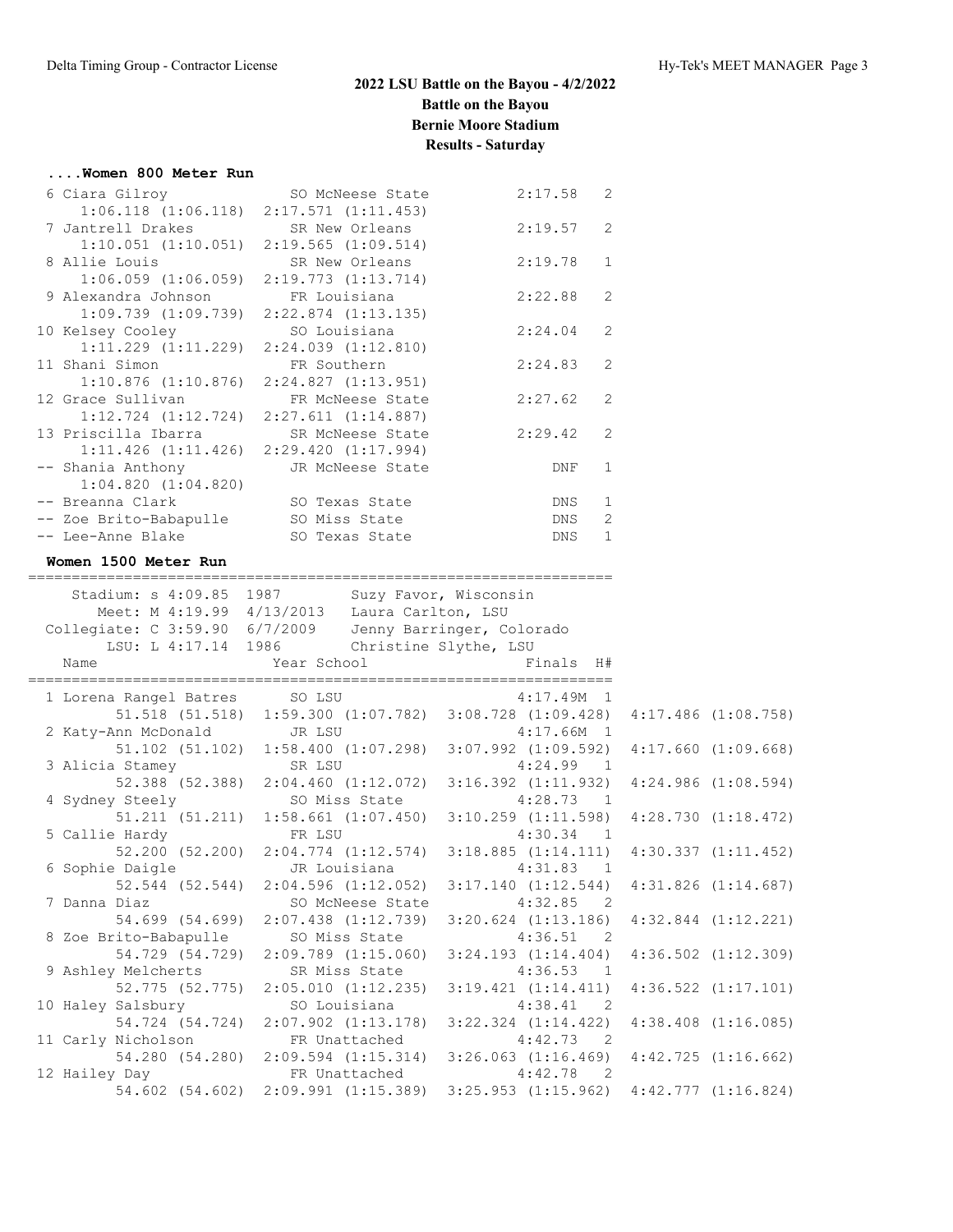### **....Women 1500 Meter Run**

| 13 Hayley Ogle TR Miss State 4:50.32 1                                      |                                                                                     |  |
|-----------------------------------------------------------------------------|-------------------------------------------------------------------------------------|--|
| 51.737 (51.737) 2:05.248 (1:13.511) 3:26.230 (1:20.982) 4:50.312 (1:24.082) |                                                                                     |  |
| 14 Sophie Martin TR Unattached 4:51.77 2                                    |                                                                                     |  |
|                                                                             | 54.470 (54.470) 2:09.811 (1:15.341) 3:30.004 (1:20.193) 4:51.763 (1:21.759)         |  |
| 15 Megan Ombres 50 Texas State 4:52.22 2                                    |                                                                                     |  |
|                                                                             | 56.105 (56.105) 2:15.133 (1:19.028) 3:35.894 (1:20.761) 4:52.213 (1:16.319)         |  |
| 16 Daniela Wisniewski         SO Texas State              4:53.70   2       |                                                                                     |  |
|                                                                             | 56.174 (56.174) 2:15.347 (1:19.173) 3:36.269 (1:20.922) 4:53.696 (1:17.427)         |  |
| 17 Meredith Hebert CR Louisiana 317 Meredith Hebert                         |                                                                                     |  |
|                                                                             | 55.584 (55.584) 2:14.655 (1:19.071) 3:37.245 (1:22.590) 4:57.772 (1:20.528)         |  |
| 18 Aubrey Schmidt SR Texas State 4:59.97 2                                  |                                                                                     |  |
|                                                                             | 55.082 (55.082) 2:11.933 (1:16.851) 3:33.795 (1:21.862) 4:59.962 (1:26.167)         |  |
| 19 Molly McHale SR LSU 5:01.58 2                                            |                                                                                     |  |
|                                                                             | 55.293 (55.293) 2:12.329 (1:17.036) 3:35.337 (1:23.008) 5:01.580 (1:26.244)         |  |
| 20 Angelina Lujan-Marrufo FR Texas State 5:03.63 2                          |                                                                                     |  |
|                                                                             | 55.587 (55.587) 2:15.228 (1:19.641) 3:38.927 (1:23.699) 5:03.629 (1:24.702)         |  |
| 21 Holly Hedrick SO New Orleans 5:04.58 2                                   |                                                                                     |  |
|                                                                             | $55.101$ (55.101) $2:12.465$ (1:17.364) $3:37.175$ (1:24.710) $5:04.577$ (1:27.402) |  |
| -- Sara Funderburk SR LSU                                                   | DNS 1                                                                               |  |
| -- Breanna Bernard SR LSU                                                   | <b>DNS</b><br>2                                                                     |  |
| -- Ariana Jimenez SO New Orleans DNS 1                                      |                                                                                     |  |
| -- Kimone Campbell SO UL-Monroe                                             | <b>DNS</b><br>$\mathbf{1}$                                                          |  |

### **Women 3000 Meter Run**

| ======================<br>Meet: M 9:43.60 4/5/2014 Michelle Thomas, Ohio State<br>Collegiate: C 8:47.35 6/3/1988 Vicki Huber, Villanova<br>LSU: L 9:47.53 4/3/2021 Shelby Spoor, LSU |                                                                                                                      | ============== |
|--------------------------------------------------------------------------------------------------------------------------------------------------------------------------------------|----------------------------------------------------------------------------------------------------------------------|----------------|
| Name<br>Year School                                                                                                                                                                  | <b>Example 21 Service State Street Service Street Street Street Street Street Street Street Street Street Street</b> |                |
| 1 Gwyneth Hughes FR LSU<br>$15:33:21.657$ $(15:33:21.657)$                                                                                                                           |                                                                                                                      | 10:16.19       |
| 2 Haley Salsbury SO Louisiana 10:29.17<br>$15:33:34.644$ $(15:33:34.644)$                                                                                                            |                                                                                                                      |                |
| 3 Michelle Folk JR New Orleans<br>15:33:37.811 (15:33:37.811)                                                                                                                        |                                                                                                                      | 10:32.34       |
| 4 Oxano Bonjorn-Giros FR New Orleans<br>$15:33:52.058$ $(15:33:52.058)$                                                                                                              |                                                                                                                      | 10:46.59       |
| 5 Jade Talazac SR New Orleans<br>15:34:03.851 (15:34:03.851)                                                                                                                         |                                                                                                                      | 10:58.38       |
| 6 Abbey Marie Ratcliff MA UNAT-Louisiana 11:10.55<br>15:34:16.023 (15:34:16.023)                                                                                                     |                                                                                                                      |                |
| 7 Sohalia Schoen FR UL-Monroe<br>15:34:31.750 (15:34:31.750)                                                                                                                         |                                                                                                                      | 11:26.28       |
| 8 Rosalie Michot GR Louisiana<br>15:34:32.555 (15:34:32.555)                                                                                                                         |                                                                                                                      | 11:27.08       |
| 9 Meredith Hebert TR Louisiana<br>15:34:37.196 (15:34:37.196)                                                                                                                        |                                                                                                                      | 11:31.73       |
| 10 Ansley Long<br>15:35:02.363 (15:35:02.363)                                                                                                                                        | FR UL-Monroe                                                                                                         | 11:56.89       |
| 11 Emily Allen FR UL-Monroe<br>15:35:12.440 (15:35:12.440)                                                                                                                           |                                                                                                                      | 12:06.97       |
| -- Allie Louis<br>SR New Orleans                                                                                                                                                     |                                                                                                                      | <b>DNF</b>     |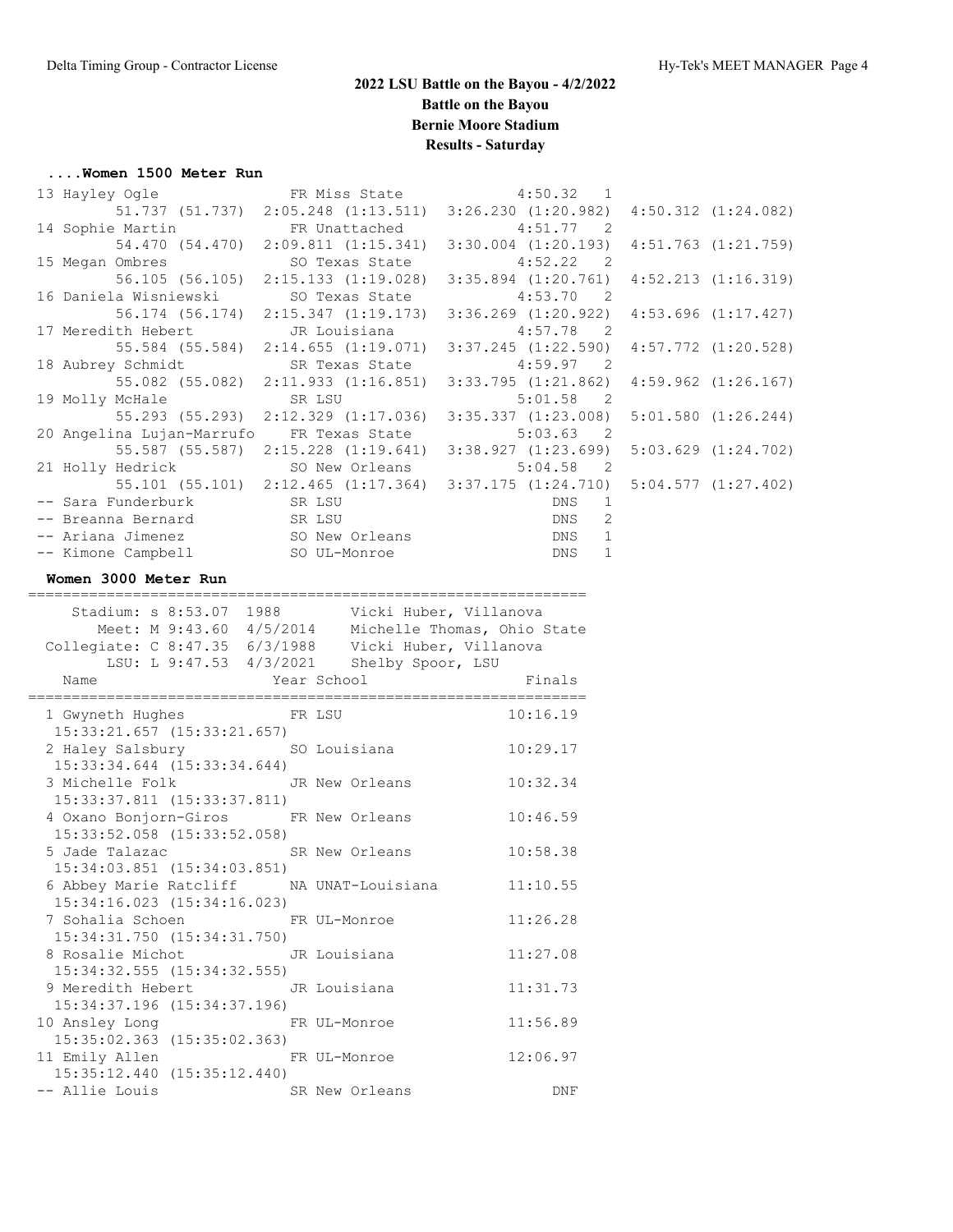## **....Women 3000 Meter Run**

| -- Eliana Battle  | SO UL-Monroe   | DNS  |
|-------------------|----------------|------|
| -- Ariana Jimenez | SO New Orleans | DNS. |

## **Women 100 Meter Hurdles**

|                                    | ============ |                                                              |                 |                    |  |
|------------------------------------|--------------|--------------------------------------------------------------|-----------------|--------------------|--|
| Stadium: s 12.70 4/7/2018          |              | Devynne Charlton, Purdue                                     |                 |                    |  |
|                                    |              | Meet: M 12.70 4/7/2018 Devynne Charlton, Purdue              |                 |                    |  |
|                                    |              | Collegiate: C 12.39 6/8/2013 Brianna Rollins-McNeal, Clemson |                 |                    |  |
|                                    |              | LSU: L 12.44 2021 Tonea Marshall, LSU                        |                 |                    |  |
| Name                               |              | Year School                               Finals   Wind H#   |                 |                    |  |
|                                    |              | 1 Rosealee Cooper 50 Miss State 50 13.18 0.5 1               |                 |                    |  |
|                                    |              | 2 Shayla Broughton 50 Miss State 50 13.44 0.5 1              |                 |                    |  |
| 3 Leah Phillips                    |              | SO LSU                                                       | 13.49 0.5 1     |                    |  |
| 4 Sedrickia Wynn SR Texas State    |              |                                                              | 13.53 0.5 1     |                    |  |
| 5 Kennedy London SO Louisiana      |              |                                                              | 13.90 0.5 1     |                    |  |
| 6 Cathrina Morris TR Miss State    |              |                                                              | 14.02 0.5 1     |                    |  |
| 7 Asia Poe                         |              | SR Miss State                                                | 14.04 0.5 1     |                    |  |
| 8 Jasmine Williams GD JR UL-Monroe |              |                                                              | $14.27$ 0.5 1   |                    |  |
| 9 Jada Chevalier FR Southern       |              |                                                              | $14.61 - 1.9$ 2 |                    |  |
|                                    |              | 10 Alexandra Woodberry JR Miss State 14.66 0.5 1             |                 |                    |  |
| 11 Reagan West                     |              | FR McNeese State 14.90 -1.9 2 14.892                         |                 |                    |  |
|                                    |              | 12 Morgan Talley <b>JR</b> McNeese State 14.90 -1.9 2 14.894 |                 |                    |  |
| 13 Savanna Lawson                  |              | FR UL-Monroe                                                 | $15.28 -1.9$ 2  |                    |  |
|                                    |              | 14 Luize Opola SO Texas State 15.67 -1.9                     |                 | 2                  |  |
| 15 Karanay Alexander JR Southern   |              |                                                              | $15.87 - 1.9$   | $\overline{2}$     |  |
|                                    |              |                                                              | $15.89 - 1.9$   | 2                  |  |
| 17 Ivana Cecchetti 60 SO Louisiana |              |                                                              |                 | $16.29 - 1.9$<br>2 |  |
| -- Rebekka Schubert                |              | SR UL-Monroe                                                 | $DNS - 1.9$     | 2                  |  |

### **Women 400 Meter Hurdles**

| Stadium: s 54.70<br>Meet: M 55.38<br>Collegiate: C 52.75<br>LSU: L 53.97<br>Name | 2016<br>4/8/2017<br>5/13/2018<br>2007 | Ashley Spencer, OTM<br>Amalie Iuel, USC<br>Sydney McLaughlin, Kentucky<br>Nickiesha Wilson, LSU<br>Year School | Finals                        |
|----------------------------------------------------------------------------------|---------------------------------------|----------------------------------------------------------------------------------------------------------------|-------------------------------|
| 1 Cathrina Morris<br>2 Amanda Radava<br>3 Danielle Brissett                      |                                       | JR Miss State<br>FR UL-Monroe<br>FR Miss State                                                                 | 1:02.72<br>1:03.61<br>1:04.44 |
| 4 Sierra Session                                                                 |                                       | JR Southern                                                                                                    | 1:05.00                       |
| -- Jasmine Williams                                                              |                                       | JR UL-Monroe                                                                                                   | <b>DNS</b>                    |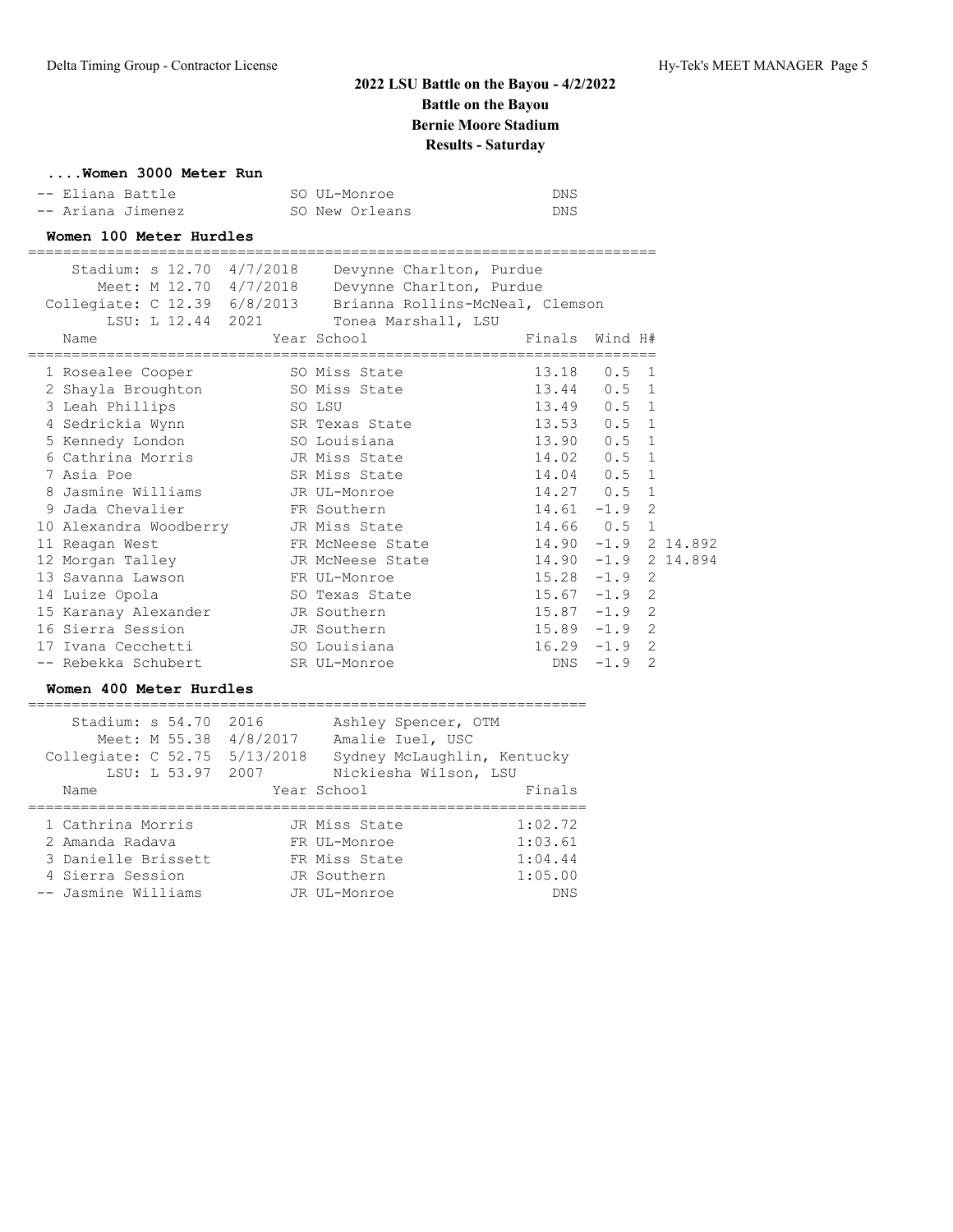## **Women 4x100 Meter Relay**

| ================<br>Stadium: s 42.12 4/29/2017 LSU, LSU<br>Meet: M 42.50 4/7/2018<br>LSU, LSU<br>Collegiate: C 42.05 5/13/2018<br>LSU, LSU<br>LSU: L 42.05 2018<br>LSU, LSU<br>School                                                                              | =============================<br>M Brisco, K Johnson, J Martin, A Hobbs<br>M Brisco, K Johnson, R Misher, A Hobbs<br>M Brisco, K Johnson, R. Misher, A Hobbs<br>M Brisco, K Johnson, J Martin, A Hobbs<br>Finals           |
|--------------------------------------------------------------------------------------------------------------------------------------------------------------------------------------------------------------------------------------------------------------------|----------------------------------------------------------------------------------------------------------------------------------------------------------------------------------------------------------------------------|
| 1 LSU 'A'<br>1) Alia Armstrong SO<br>3) Tionna Brown SO<br>2 Tiger Olympians 'A'<br>1) Lolo Jones 0<br>3) Mikiah Brisco 0<br>3 McNeese State 'A'<br>1) Makayla Heath SO<br>3) Malaiya Jedkins JR<br>4 Southern 'A'<br>1) Kennedy Pedro SO<br>3) A'niya Galloway FR | 42.90<br>2) Leah Phillips SO<br>4) Favour Ofili SO<br>43.55<br>2) Aleia Hobbs 0<br>4) Quanesha Burks 0<br>46.58<br>2) Dreunna Washington SO<br>4) Kayla Harrison SO<br>53.15<br>2) Trinity Kirk FR<br>4) Trinity Bolden SO |
| Women 4x400 Meter Relay                                                                                                                                                                                                                                            |                                                                                                                                                                                                                            |
| Stadium: s 3:26.46 2002<br>Meet: M 3:32.48 4/2/2011 Texas A&M, Texas A&M<br>Collegiate: C 3:22.34 6/12/2021 Texas A&M, Texas A&M<br>LSU: L 3:24.59 2012<br>LSU, LSU<br>School                                                                                      | South Carolina, South Carol<br>A Sutherland, I Mayungbe, D Flemings, A Collier<br>T. Robinson-Jones, C. Young, J. Reed, A. Mu<br>L. McDermott, R. Alexander, C. Tate, J. Day<br>Finals                                     |
| $^{\prime}$ A $^{\prime}$<br>1 Southern<br>1) Shani Simon FR<br>3) Anijah Williams JR<br>58.783 (58.783) 1:56.043 (57.260) 2:51.948 (55.905)                                                                                                                       | 3:47.48<br>2) Trinity Kirk FR<br>4) Qymeshia Mayhew SR                                                                                                                                                                     |
| 2 Miss State 'A'                                                                                                                                                                                                                                                   | 3:47.473 (55.526)<br>3:48.49                                                                                                                                                                                               |
| 1) Nykah Smith JR<br>3) Sydney Steely SO                                                                                                                                                                                                                           | 2) Hayley Ogle FR<br>4) Zoe Brito-Babapulle SO                                                                                                                                                                             |
| 54.525 (54.525)<br>$1:54.467$ (59.942)<br>$--$ LSU 'A'<br>1) Hannah Douglas FR                                                                                                                                                                                     | $2:50.026$ (55.559)<br>3:48.490(58.464)<br>DNS<br>2) Leah Phillips SO                                                                                                                                                      |
| 3) Garriel White FR<br>-- UL-Monroe<br>$\mathsf{A}$<br>1) Brittney Roberson JR<br>3) Kimone Campbell SO<br>-- McNeese State 'A'                                                                                                                                    | 4) Symone Mason SR<br>DNS<br>2) Fiebe Tengrootenhuysen JR<br>4) Amanda Radava FR<br>DNS                                                                                                                                    |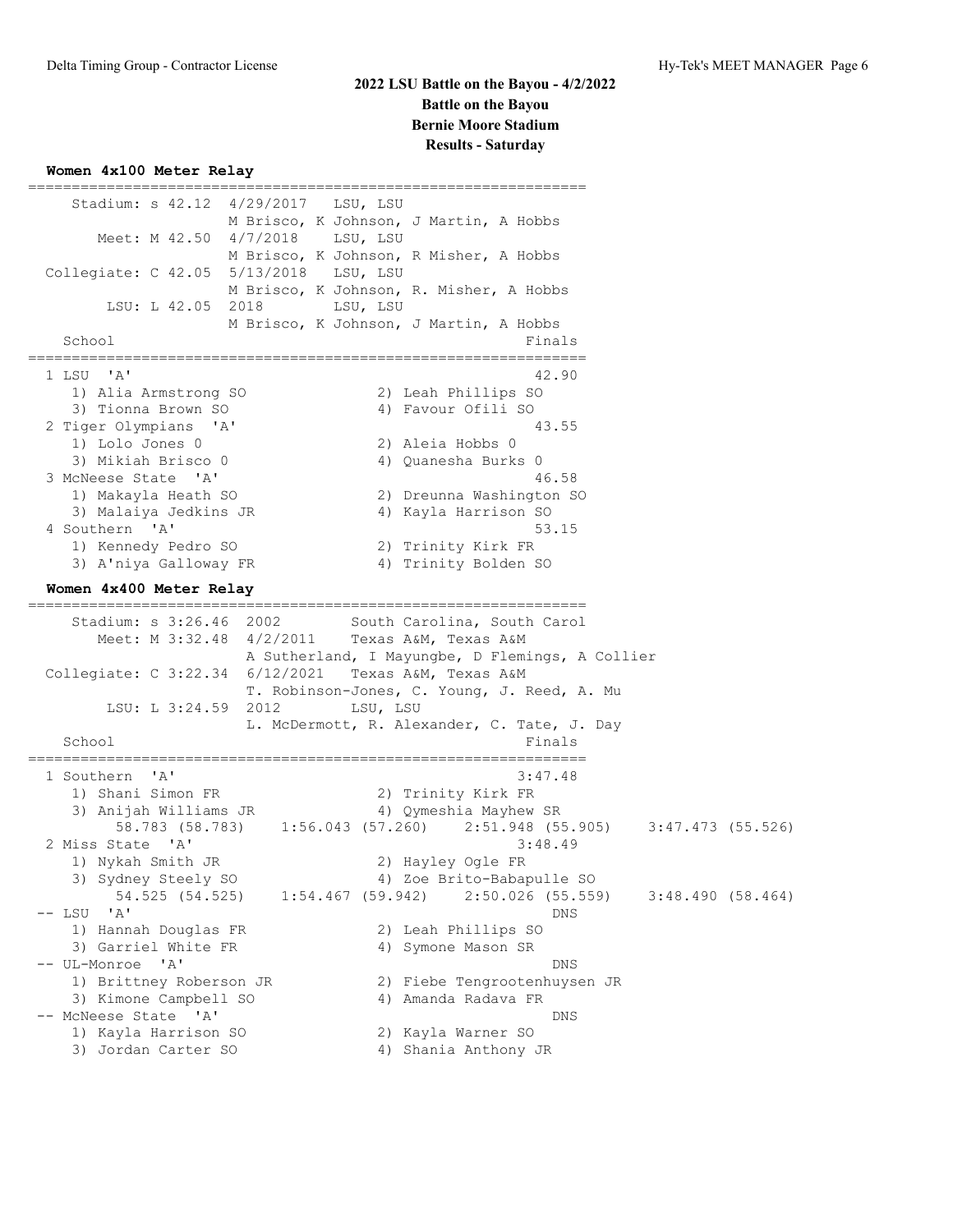## **Women High Jump**

|                                    | Stadium: s 6-02 1987 Mazel Thomas, Abilene Christian                                                |        |                   |
|------------------------------------|-----------------------------------------------------------------------------------------------------|--------|-------------------|
| Stadium: c 6-02                    | Camille Jampolsky                                                                                   |        |                   |
|                                    | Meet: M 6-01.25 4/9/2016 Erica Bougard, Mississippi State                                           |        |                   |
|                                    | Collegiate: C 6-06.25 5/11/2013 Brigetta Barrett, Arizona<br>LSU: L 6-02.25 1994 Gai Kapernick, LSU |        |                   |
|                                    |                                                                                                     |        |                   |
| Name                               | Year School                                                                                         | Finals |                   |
| 1 Sakari Famous                    | JR McNeese State                                                                                    | 1.81m  | $5 - 11.25$       |
| 1.57 1.62 1.67 1.72 1.77 1.81 1.84 |                                                                                                     |        |                   |
| O PPP O O XXO XXX<br>PPP           |                                                                                                     |        |                   |
| 2 Taylor Davis                     | SO Louisiana                                                                                        |        | $1.77m$ $5-09.75$ |
| 1.57 1.62 1.67 1.72 1.77 1.81      |                                                                                                     |        |                   |
| O XO XO XO XXX<br>PPP              |                                                                                                     |        |                   |
| 3 Katherine Stuckly SR Texas State |                                                                                                     | J1.77m | $5 - 09.75$       |
| 1.57 1.62 1.67 1.72 1.77 1.81      |                                                                                                     |        |                   |
| PPP PPP PPP XO XXO XXX             |                                                                                                     |        |                   |
| 4 Frankie Griffin                  | SR Louisiana                                                                                        | 1.67m  | $5 - 05.75$       |
| 1.57 1.62 1.67 1.72                |                                                                                                     |        |                   |
| O O O XXX                          |                                                                                                     |        |                   |
| 5 Asia Poe                         | SR Miss State                                                                                       | J1.67m | $5 - 05.75$       |
| 1.57 1.62 1.67 1.72                |                                                                                                     |        |                   |
| PPP O XO XXX                       |                                                                                                     |        |                   |
| 6 Helen Clare Edmonds              | JR Miss State                                                                                       | J1.67m | $5 - 05.75$       |
| 1.57 1.62 1.67 1.72                |                                                                                                     |        |                   |
| PPP<br>XO XXO XXX                  |                                                                                                     |        |                   |
| 7 Jordyn Garriet                   | FR McNeese State                                                                                    | 1.62m  | $5 - 03.75$       |
| 1.57 1.62 1.67                     |                                                                                                     |        |                   |
| O O XXX                            |                                                                                                     |        |                   |
| 7 Kennedy Washington SO Louisiana  |                                                                                                     | 1.62m  | $5 - 03.75$       |
| 1.57 1.62 1.67                     |                                                                                                     |        |                   |
| O O XXX                            |                                                                                                     |        |                   |
| 9 Zur'Najah Poullard               | SO McNeese State                                                                                    |        | $1.57m$ $5-01.75$ |
| 1.57 1.62                          |                                                                                                     |        |                   |
| XXO XXX                            |                                                                                                     |        |                   |
| -- Ivana Cecchetti                 | SO Louisiana                                                                                        | NH     |                   |
| 1.57                               |                                                                                                     |        |                   |
| XXX                                |                                                                                                     |        |                   |
| -- Tina Douglas                    | SR Texas State                                                                                      | ΝH     |                   |
| 1.57                               |                                                                                                     |        |                   |
| XXX                                |                                                                                                     |        |                   |
|                                    |                                                                                                     |        |                   |
| -- Shayla Broughton                | SO Miss State                                                                                       | ΝH     |                   |
| 1.57 1.62 1.67                     |                                                                                                     |        |                   |
| PPP<br>PPP XXX                     |                                                                                                     |        |                   |
| -- Alexandra Woodberry             | JR Miss State                                                                                       | ΝH     |                   |
| 1.57                               |                                                                                                     |        |                   |
| XXX                                |                                                                                                     |        |                   |
| Emma Engelhardt                    | SO LSU                                                                                              | DNS    |                   |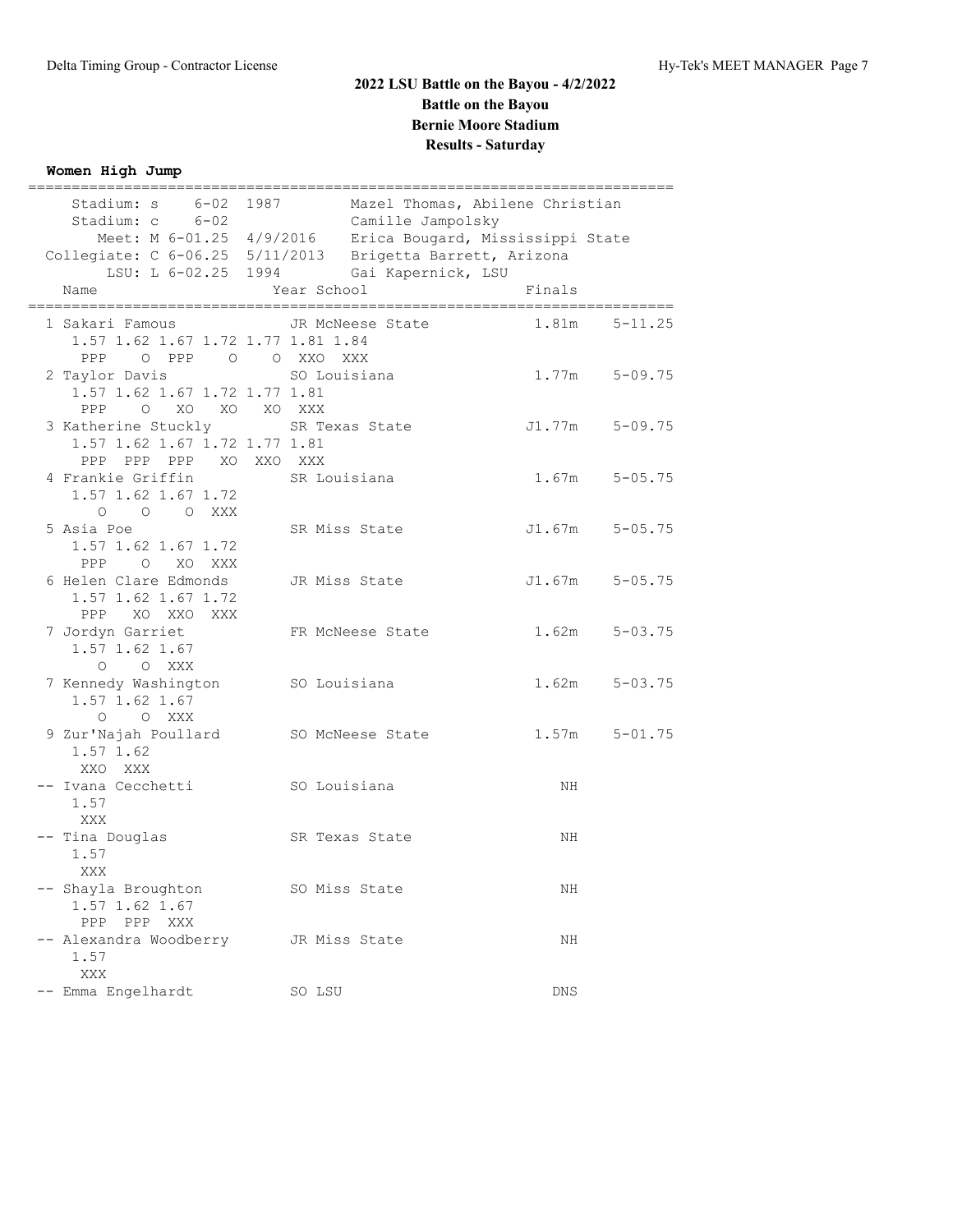## **Women Pole Vault**

|                                                                                                                                                                                                              | ----------------------------           |                                        | ________________________                  |                          |
|--------------------------------------------------------------------------------------------------------------------------------------------------------------------------------------------------------------|----------------------------------------|----------------------------------------|-------------------------------------------|--------------------------|
| Stadium: s 15-01.75 2017<br>Meet: M 14-07.25 4/3/2021 Morgann LeLeux, New Heights Gym<br>Collegiate: C 15-06.25 3/29/2019 Olivia Gruver, Washington<br>LSU: L 15-03 2022 Lisa Gunnarsson, LSU<br>Name        | Year School                            | Morgann Leleux, LAP/Adidas             | Finals                                    |                          |
| 1 Peyton Mickelson<br>3.60 3.75 3.90 4.05<br>PPP O XO XXX                                                                                                                                                    |                                        | SR Miss State                          | 3.90m                                     | 12-09.50                 |
| 2 Maddy Kish<br>3.60 3.75 3.90 4.05<br>O O XXO XXX                                                                                                                                                           |                                        | JR Miss State                          |                                           | $J3.90m$ $12-09.50$      |
| 3 Emma Hunt<br>3.60 3.75 3.90<br>PPP XO XXX                                                                                                                                                                  | JR Miss State                          |                                        | $3.75m$ $12-03.50$                        |                          |
| 4 Jordan Brown<br>3.60 3.75<br>XXO XXX                                                                                                                                                                       | SO Louisiana                           |                                        | 3.60m                                     | $11 - 09.75$             |
| -- Cameron Martinez 60 Louisiana<br>3.60<br>XXX                                                                                                                                                              |                                        |                                        | ΝH                                        |                          |
| -- Johanna Duplantis<br>3.60<br>XXX                                                                                                                                                                          | <b>ER LSU</b>                          |                                        | ΝH                                        |                          |
| -- Maja Gebauer<br>3.60<br>XXX                                                                                                                                                                               |                                        | SO McNeese State                       | ΝH                                        |                          |
| Women Long Jump                                                                                                                                                                                              |                                        |                                        |                                           |                          |
| Stadium: s 22-09.25 1987 Sheila Echols, LSU<br>Meet: M 21-05.25 4/3/2021 Christabel Nettey, Tiger Olympians<br>Collegiate: C 23-05.25 3/25/2021 Tara David, Texas<br>LSU: L 22-09.25 1987 Sheila Echols, LSU |                                        |                                        |                                           |                          |
| Name                                                                                                                                                                                                         | Year School                            |                                        | Finals Wind                               |                          |
| 1 Shayla Broughton 50 Miss State<br>6.00m (-0.7) PASS 6.47m (-0.4) 6.27m (-0.8) FOUL 5.92m (0.1)                                                                                                             |                                        |                                        |                                           | $6.47m - 0.4$ 21-02.75 2 |
| 2 Morgan Smalls<br>6.04m (-1.3) 6.20m (3.4) PASS PASS 6.03m (1.1) 6.13m (-2.0)                                                                                                                               | SO LSU                                 |                                        |                                           | 6.20m 3.4 20-04.25 2     |
| 3 Dreunna Washington<br>FOUL<br>FOUL                                                                                                                                                                         | SO McNeese State<br>$6.12m(-1.8)$ FOUL | FOUL                                   | $5.78m(-3.5)$                             | $6.12m -1.8 20-01.00 2$  |
| 4 Asia Poe                                                                                                                                                                                                   | SR Miss State                          |                                        | $6.05m - 0.5$                             | $19 - 10.25$             |
| $6.01m(1.0)$ FOUL<br>5 Malaiya Jedkins<br>$5.39m(-1.9) 5.72m(-0.8) 5.91m(1.6) PASS$                                                                                                                          | FOUL                                   | $6.05m(-0.5)$ FOUL<br>JR McNeese State | FOUL<br>5.92m<br>$5.92m(3.6) 5.79m(-0.0)$ | $19 - 05.25$<br>3.6      |
| 6 Kennedy Jackson<br>$5.70m(-2.4) 5.81m(2.1) 5.59m(-1.2) FOUT$                                                                                                                                               | SO Miss State                          |                                        | $5.68m(0.9) 5.81m(-0.5)$                  | $5.81m - 0.5$ 19-00.75   |
| 7 Rebekka Schubert<br>5.81m (0.9) FOUL                                                                                                                                                                       | SR UL-Monroe<br>FOUL                   | FOUL                                   | J5.81m<br>5.66m (0.3) FOUL                | $0.9$ 19-00.75           |
| 8 Khrystyan Reddic<br>FOUL<br>FOUL                                                                                                                                                                           | SO UL-Monroe                           | $5.69m(1.1) 5.34m(-3.0)$ FOUL          | 5.69m<br>FOUL                             | 1.1<br>$18 - 08.00$      |

 9 Anayah Washington SR Texas State 5.65m 3.1 18-06.50 2 5.46m(-0.8) 5.65m(3.1) 5.40m(-1.5) 5.47m(-0.7) FOUL FOUL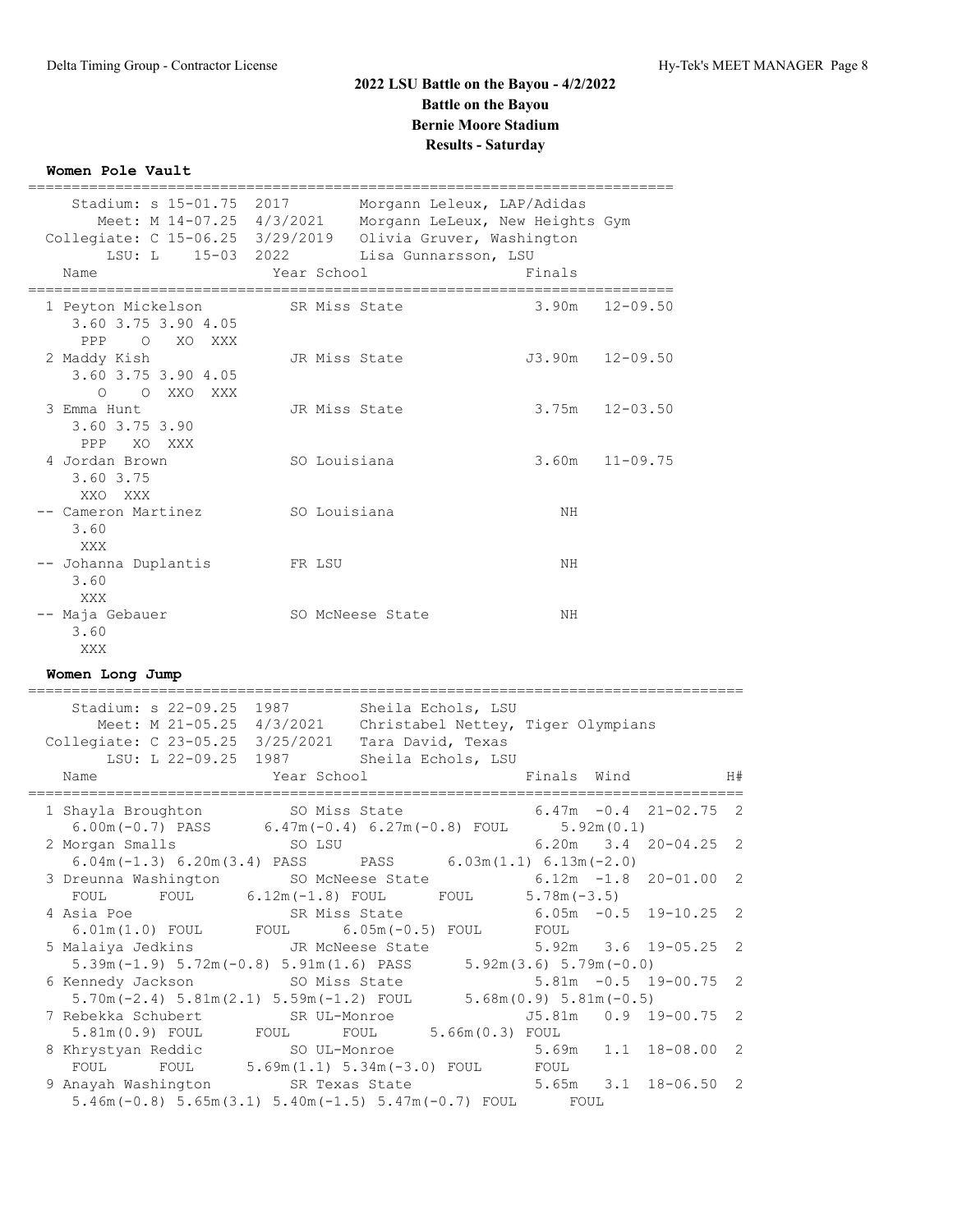#### **....Women Long Jump**

| $5.58m(-1.2)$ $5.59m(-0.0)$ $5.63m(0.8)$     |                                                              |                       |     |                           |                |
|----------------------------------------------|--------------------------------------------------------------|-----------------------|-----|---------------------------|----------------|
|                                              | 11 Alexandra Woodberry GR Miss State                         |                       |     | J5.63m -0.5 18-05.75 2    |                |
| $5.46m(-0.0)$ $5.43m(0.8)$ $5.63m(-0.5)$     |                                                              |                       |     |                           |                |
| 12 Eunice Ilunga Mbuyi FR UL-Monroe          |                                                              |                       |     | $5.61m -1.0$ $18-05.00$ 2 |                |
| $5.09m(-0.1)$ 4.08m $(-2.4)$ 5.61m $(-1.0)$  |                                                              |                       |     |                           |                |
| 13 Savanna Lawson FR UL-Monroe               |                                                              | 5.50m                 |     | NWI 18-00.50 1            |                |
| $5.34m(0.1) 5.50m(-0.0) 5.02m(-0.4)$         |                                                              |                       |     |                           |                |
| 14 Jada Grant SO Miss State                  |                                                              |                       |     | $5.47m - 0.1$ 17-11.50 1  |                |
| $5.11m(-0.2) 5.02m(-0.2) 5.47m(-0.1)$        |                                                              |                       |     |                           |                |
| 15 Amy Warren SO Miss State                  |                                                              |                       |     | $5.38m -2.4$ 17-08.00 2   |                |
| FOUL FOUL $5.38m(-2.4)$                      |                                                              |                       |     |                           |                |
| 16 Karanay Alexander JR Southern             |                                                              |                       |     | $5.09m -0.4$ 16-08.50 1   |                |
| $4.98m(-0.0) 5.00m(-0.6) 5.09m(-0.4)$        |                                                              |                       |     |                           |                |
|                                              | 17 Zur'Najah Poullard SO McNeese State 5.07m -1.1 16-07.75 1 |                       |     |                           |                |
| $4.68m(0.6) 5.03m(0.7) 5.07m(-1.1)$          |                                                              |                       |     |                           |                |
| 18 Yahria Bass 6 FR Southern                 |                                                              | 4.68m 1.3 15-04.25 1  |     |                           |                |
| FOUL FOUL $4.68m(1.3)$                       |                                                              |                       |     |                           |                |
|                                              |                                                              | FOUL                  |     |                           | $\overline{c}$ |
| FOUL FOUL FOUL                               |                                                              |                       |     |                           |                |
| -- Kaprecia Cowans <a> JR<br/> Louisiana</a> |                                                              | FOUL                  |     |                           | $1\,$          |
| FOUL FOUL FOUL                               |                                                              |                       |     |                           |                |
|                                              | -- Morgan Talley Gassen JR McNeese State                     | FOUL                  |     |                           | $\overline{c}$ |
| FOUL FOUL FOUL                               |                                                              |                       |     |                           |                |
| -- Anndrela Woods JR Southern                |                                                              | <b>Example 19 DNS</b> | NWI |                           | $\mathbf{1}$   |
| -- Olaia Becerril Alvarez SO UL-Monroe       |                                                              | DNS                   | NWI |                           | $\mathbf{1}$   |
|                                              |                                                              |                       |     |                           |                |

**Women Triple Jump**

=============================================================================== Stadium: s 46-02.75 2000 Suzette Lee, Unattached Meet: M 42-06.75 4/2/2011 Melissa Ogbourne, LSU Collegiate: C 47-11.75 5/13/2018 Keturah Orji, Georgia LSU: L 45-10 2000 Keisha Spencer, LSU Name Year School Finals Wind =============================================================================== 1 Eunice Ilunga Mbuyi FR UL-Monroe 12.85m 0.4 42-02.00 12.33m(-0.2) 12.71m(1.4) FOUL FOUL 12.85m(0.4) 12.74m(-2.7) 2 Serena Bolden SO LSU 12.83m 1.3 42-01.25 12.44m(0.7) FOUL FOUL 12.83m(1.3) FOUL 11.52m(-2.4) 3 Amy Warren SO Miss State 12.25m -0.4 40-02.25 FOUL 12.25m(-0.4) 12.05m(0.3) FOUL 12.15m(0.4) 11.71m(-3.0) 4 Ariel Young SO Louisiana 11.95m 0.1 39-02.50 FOUL  $11.95m(0.1) 11.80m(0.3)$  FOUL  $11.54m(0.9) 11.52m(-1.0)$  5 Luize Opola SO Texas State 11.90m 0.8 39-00.50 11.61m(0.4) 11.87m(2.0) 11.88m(1.3) 11.90m(0.8) 11.72m(0.6) 10.55m(-2.0) 6 Alexa Valenzuela SR Texas State 11.34m +0.0 37-02.50 FOUL 11.09m(0.9) 11.34m(+0.0) FOUL FOUL FOUL 7 Yahria Bass FR Southern 11.29m 0.6 37-00.50 10.88m(3.4) FOUL FOUL 11.29m(0.6) FOUL FOUL -- Jala Richard JR UL-Monroe FOUL FOUL PASS PASS PASS PASS PASS -- Jada Grant SO Miss State DNS NWI -- Taylor Davis SO Louisiana DNS NWI PASS PASS PASS PASS PASS PASS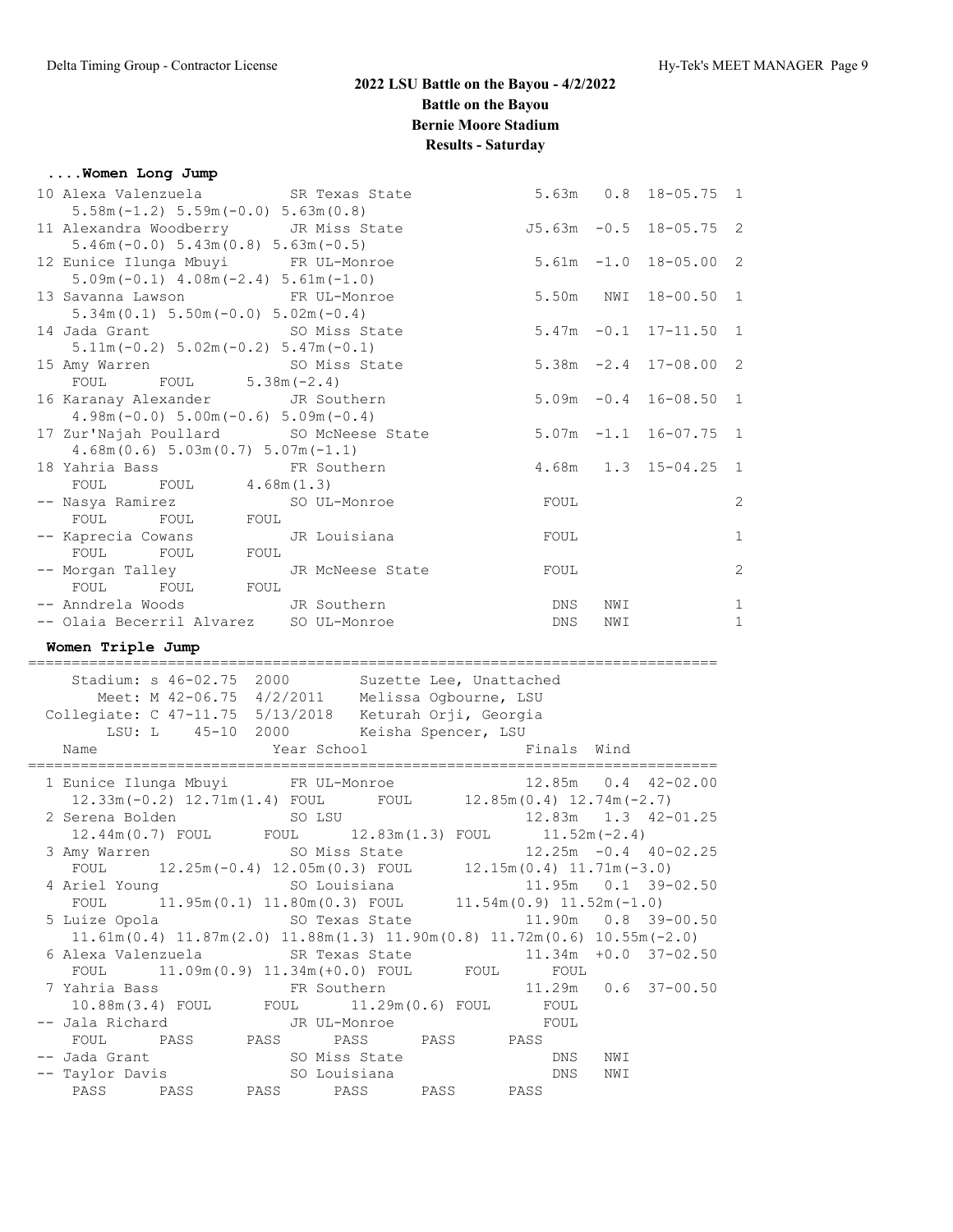## **Women Shot Put**

| ,,,,,,,,,,,,,,,                                                                                                                                                             |                |                  |            |                     |                |
|-----------------------------------------------------------------------------------------------------------------------------------------------------------------------------|----------------|------------------|------------|---------------------|----------------|
| Stadium: s 64-00.25 2018 Raven Saunders, Unattached<br>Meet: M 56-11.50 4/9/2016  Dani Winters, Kansas State<br>Collegiate: C 63-10.25 4/28/2018 Maggie Ewen, Arizona State |                |                  |            |                     |                |
| LSU: L 60-08 2015                                                                                                                                                           |                | Tori Bliss, LSU  |            |                     |                |
| Name                                                                                                                                                                        | Year School    |                  | Finals     |                     | H#             |
|                                                                                                                                                                             |                |                  |            |                     |                |
| 1 Janell Fullerton<br>14.76m  14.79m  FOUL  FOUL  15.02m  15.85m                                                                                                            |                | SR McNeese State | 15.85m     | $52 - 00.00$        | $\overline{2}$ |
| 2 Jhordyn Stallworth SO Miss State<br>14.55m  14.83m  FOUL  13.99m  14.76m  FOUL                                                                                            |                |                  | 14.83m     | $48 - 08.00$        | 2              |
| 3 Alivia Busch                                                                                                                                                              | JR UL-Monroe   |                  | 14.26m     | $46 - 09.50$        | 2              |
| 13.52m  14.26m  13.96m  13.86m  13.80m  14.17m                                                                                                                              |                |                  |            |                     |                |
| 4 Ebony Wolridge                                                                                                                                                            |                | JR Texas State   |            | $14.04m$ $46-00.75$ | 2              |
| 14.04m 13.78m 13.74m 13.01m 13.74m 13.98m                                                                                                                                   |                |                  |            |                     |                |
| 5 Ashari Jones                                                                                                                                                              |                | FR McNeese State | 13.68m     | $44 - 10.75$        | $\mathbf{1}$   |
| 13.68m  12.28m  12.91m  12.77m  12.80m  12.33m                                                                                                                              |                |                  |            |                     |                |
| 6 Marin Barras                                                                                                                                                              | FR Louisiana   |                  | 13.66m     | $44 - 09.75$        | 2              |
| 12.35m  12.32m  13.66m  12.87m  FOUL  FOUL                                                                                                                                  |                |                  |            |                     |                |
| 7 Lauryn Small                                                                                                                                                              | JR Texas State |                  | 13.55m     | $44 - 05.50$        | 2              |
| 12.74m  13.32m  13.55m  12.66m  FOUL  12.89m                                                                                                                                |                |                  |            |                     |                |
| 8 Bryanna Wilson                                                                                                                                                            | SO Texas State |                  | 13.09m     | $42 - 11.50$        | $\mathbf{1}$   |
| 12.44m 13.09m 12.08m 12.42m 12.31m 12.99m                                                                                                                                   |                |                  |            |                     |                |
| 9 Logan Lewis                                                                                                                                                               | JR Southern    |                  |            | $12.72m$ $41-08.75$ | 2              |
| FOUL FOUL 12.34m 12.07m 12.72m FOUL                                                                                                                                         |                |                  |            |                     |                |
| 10 Arianna Stegall                                                                                                                                                          | SO Texas State |                  | 12.30m     | $40 - 04.25$        | $\mathbf{1}$   |
| 12.14m FOUL 12.30m                                                                                                                                                          |                |                  |            |                     |                |
| 11 Lawrenee' Hart                                                                                                                                                           | JR Southern    |                  | 12.21m     | $40 - 00.75$        | $\mathbf{1}$   |
| FOUL 12.18m 12.21m                                                                                                                                                          |                |                  |            |                     |                |
| 12 Ane Torres                                                                                                                                                               |                | JR McNeese State | 12.17m     | $39 - 11.25$        | $\mathbf{1}$   |
| FOUL 12.17m FOUL                                                                                                                                                            |                |                  |            |                     |                |
| 13 Alexandria McCoy                                                                                                                                                         | SR Southern    |                  | 12.03m     | $39 - 05.75$        | $\mathbf{1}$   |
| 11.78m  12.03m  FOUL                                                                                                                                                        |                |                  |            |                     |                |
| 14 Addison Fraker                                                                                                                                                           | SR New Orleans |                  | 11.73m     | $38 - 06.00$        | $\mathbf{1}$   |
| 11.58m  11.73m  FOUL                                                                                                                                                        |                |                  |            |                     |                |
| 15 Jamyla Williams                                                                                                                                                          | FR Southern    |                  | 11.38m     | $37 - 04.00$        | $\mathbf{1}$   |
| FOUL 11.38m FOUL                                                                                                                                                            |                |                  |            |                     |                |
| 16 A'ja Gore                                                                                                                                                                | FR Southern    |                  | 11.18m     | $36 - 08.25$        | 2              |
| 11.18m  10.74m  FOUL                                                                                                                                                        |                |                  |            |                     |                |
| 17 Kaila Poole                                                                                                                                                              | JR Southern    |                  | 11.12m     | $36 - 05.75$        | $\mathbf{1}$   |
| FOUL 10.42m 11.12m                                                                                                                                                          |                |                  |            |                     |                |
| -- Alyssa Wilson                                                                                                                                                            | SR Texas State |                  | <b>DNS</b> |                     | 2              |

## **Women Discus Throw**

| Stadium: s 204-04 1983<br>Collegiate: C 221-05 4/26/1981 |                    | Meet: M 195-05 4/7/2018 |             | Meg Richie, Arizona<br>Laulauga Tausaga, Iowa<br>Meg Richie, Arizona |        |            |
|----------------------------------------------------------|--------------------|-------------------------|-------------|----------------------------------------------------------------------|--------|------------|
|                                                          | LSU: L 194-04 1994 |                         |             | Danyel Mitchell, LSU                                                 |        |            |
| Name                                                     |                    |                         | Year School |                                                                      | Finals |            |
| 1 Alyssa Wilson                                          |                    |                         |             | SR Texas State                                                       | 57.06m | $187 - 02$ |
|                                                          |                    | 53.63m 52.17m 56.26m    |             | FOUL FOUL 57.06m                                                     |        |            |
| 2 Jhordyn Stallworth                                     |                    |                         |             | SO Miss State<br>45.24m 49.00m 48.32m FOUL 48.82m 50.88m             | 50.88m | $166 - 11$ |
|                                                          |                    |                         |             |                                                                      |        |            |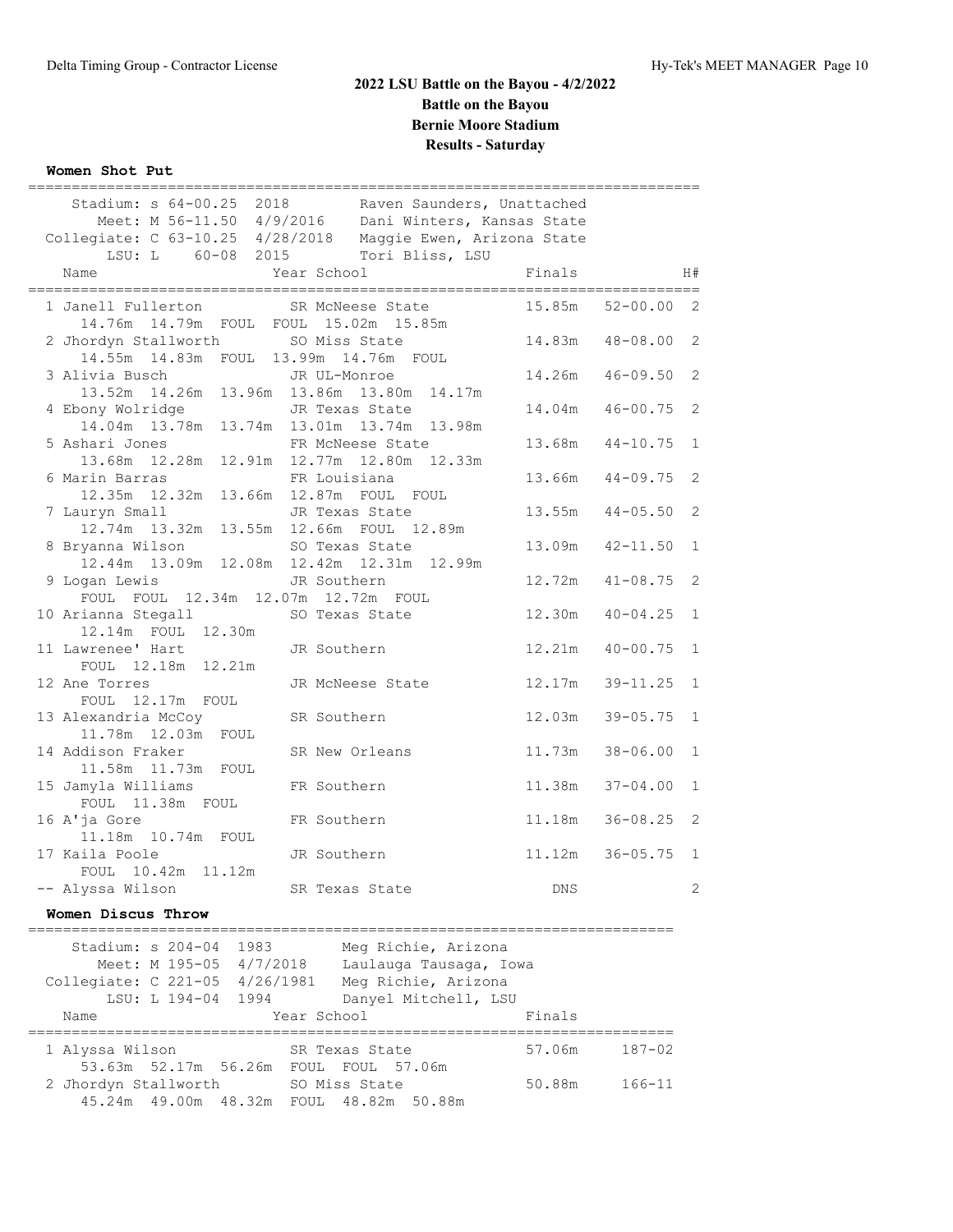### **....Women Discus Throw**

| 3 Brooklynne Wilson SR Louisiana<br>FOUL FOUL 44.25m 42.71m 40.87m 48.54m |                                    | 48.54m | 159-03     |
|---------------------------------------------------------------------------|------------------------------------|--------|------------|
| 4 Janell Fullerton SR McNeese State                                       |                                    | 48.39m | $158 - 09$ |
| FOUL 44.52m 48.39m FOUL 45.90m FOUL                                       |                                    |        |            |
| 5 Karena Grigenas 6 JR New Orleans                                        |                                    | 44.30m | $145 - 04$ |
| 43.29m 39.97m 42.75m 44.30m FOUL 39.01m                                   |                                    |        |            |
| 6 Sammy Dyson JR New Orleans                                              |                                    | 43.88m | 143-11     |
| 38.84m  43.88m  42.10m  41.60m  42.70m  41.09m                            |                                    |        |            |
| 7 Logan Lewis TR Southern                                                 |                                    | 43.04m | $141 - 02$ |
| 43.04m  42.29m  FOUL  40.34m  FOUL  FOUL                                  |                                    |        |            |
|                                                                           | 8 Chloe Hernandez SO McNeese State | 42.94m | $140 - 10$ |
| 42.94m FOUL 42.45m 42.87m 40.77m 42.60m                                   |                                    |        |            |
| 9 Jazzmine Poole SR Southern                                              |                                    | 40.94m | $134 - 04$ |
| FOUL 40.29m 40.94m FOUL FOUL FOUL                                         |                                    |        |            |
| 10 Lauryn Small State JR Texas State<br>40.23m 39.70m 38.99m              |                                    | 40.23m | $132 - 00$ |
| 11 Ane Torres                                                             | JR McNeese State 39.54m            |        | $129 - 09$ |
| 36.81m 34.51m 39.54m                                                      |                                    |        |            |
| 12 Ashley McMillin                                                        | SO Louisiana                       | 37.83m | $124 - 01$ |
| 36.25m 37.24m 37.83m                                                      |                                    |        |            |
| 13 Arianna Stegall                                                        | SO Texas State                     | 37.31m | $122 - 05$ |
| 31.64m 31.99m 37.31m                                                      |                                    |        |            |
| 14 Lawrenee' Hart                                                         | JR Southern                        | 35.29m | $115 - 09$ |
| 32.37m FOUL 35.29m                                                        |                                    |        |            |
| 15 Kaila Poole Van Maria Surangara                                        | JR Southern                        | 34.09m | $111 - 10$ |
| 29.22m 34.09m FOUL                                                        |                                    |        |            |
| 16 Ebony Wolridge                                                         | JR Texas State                     | 33.63m | $110 - 04$ |
| FOUL FOUL 33.63m                                                          |                                    |        |            |
| 17 Schrell Chevalier JR Southern                                          |                                    | 33.48m | $109 - 10$ |
| 33.19m FOUL 33.48m                                                        |                                    |        |            |

#### **Women Hammer Throw**

| Name |                                  |                                                      |                                                                                                                                                                                                                                                                                                                                                                                                                                                                                                                                                       |                                                                                                                                                                                                                                       | H#                                                                             |
|------|----------------------------------|------------------------------------------------------|-------------------------------------------------------------------------------------------------------------------------------------------------------------------------------------------------------------------------------------------------------------------------------------------------------------------------------------------------------------------------------------------------------------------------------------------------------------------------------------------------------------------------------------------------------|---------------------------------------------------------------------------------------------------------------------------------------------------------------------------------------------------------------------------------------|--------------------------------------------------------------------------------|
|      |                                  |                                                      |                                                                                                                                                                                                                                                                                                                                                                                                                                                                                                                                                       | $233 - 09$ 2                                                                                                                                                                                                                          |                                                                                |
|      |                                  |                                                      |                                                                                                                                                                                                                                                                                                                                                                                                                                                                                                                                                       |                                                                                                                                                                                                                                       |                                                                                |
|      |                                  |                                                      |                                                                                                                                                                                                                                                                                                                                                                                                                                                                                                                                                       | $182 - 09$ 2                                                                                                                                                                                                                          |                                                                                |
|      |                                  |                                                      |                                                                                                                                                                                                                                                                                                                                                                                                                                                                                                                                                       |                                                                                                                                                                                                                                       |                                                                                |
|      |                                  |                                                      |                                                                                                                                                                                                                                                                                                                                                                                                                                                                                                                                                       |                                                                                                                                                                                                                                       |                                                                                |
|      |                                  |                                                      |                                                                                                                                                                                                                                                                                                                                                                                                                                                                                                                                                       |                                                                                                                                                                                                                                       |                                                                                |
|      |                                  |                                                      | 53.48m                                                                                                                                                                                                                                                                                                                                                                                                                                                                                                                                                | $175 - 05$ 2                                                                                                                                                                                                                          |                                                                                |
|      |                                  |                                                      |                                                                                                                                                                                                                                                                                                                                                                                                                                                                                                                                                       |                                                                                                                                                                                                                                       |                                                                                |
|      |                                  |                                                      |                                                                                                                                                                                                                                                                                                                                                                                                                                                                                                                                                       | $175 - 00$ 2                                                                                                                                                                                                                          |                                                                                |
|      |                                  |                                                      |                                                                                                                                                                                                                                                                                                                                                                                                                                                                                                                                                       |                                                                                                                                                                                                                                       |                                                                                |
|      |                                  |                                                      |                                                                                                                                                                                                                                                                                                                                                                                                                                                                                                                                                       | $165 - 07$ 2                                                                                                                                                                                                                          |                                                                                |
|      |                                  |                                                      |                                                                                                                                                                                                                                                                                                                                                                                                                                                                                                                                                       |                                                                                                                                                                                                                                       |                                                                                |
|      |                                  |                                                      |                                                                                                                                                                                                                                                                                                                                                                                                                                                                                                                                                       |                                                                                                                                                                                                                                       |                                                                                |
|      |                                  |                                                      |                                                                                                                                                                                                                                                                                                                                                                                                                                                                                                                                                       |                                                                                                                                                                                                                                       |                                                                                |
|      | 1 Alyssa Wilson<br>4 Sammy Dyson | Stadium: s 239-00 2018<br>Stadium: c 239-00 4/6/2019 | Meet: M 239-00 4/6/2019<br>LSU: L 220-04 2021<br>SR Texas State<br>70.69m FOUL FOUL FOUL 71.25m FOUL<br>2 Hannah Blood SO UL-Monroe<br>54.39m 55.71m FOUL FOUL 54.83m 55.14m<br>3 Brianna Sam Sam SR UL-Monroe<br>49.85m 54.38m FOUL 54.29m 52.91m 52.79m<br>JR New Orleans<br>50.53m 51.30m 53.48m 49.11m 49.78m FOUL<br>5 Francesca Chambers SR Miss State<br>FOUL 53.35m FOUL FOUL 50.04m 52.25m<br>6 Brooklynne Wilson SR Louisiana<br>46.71m FOUL FOUL FOUL FOUL 50.46m<br>7 Alexandria McCoy SR Southern<br>FOUL 46.39m FOUL 37.32m 47.03m FOUL | Gwendolyn Berry, NIke/NYAC<br>Janee Kassanavoid, Body First<br>Janee Kassanavoid, Body First<br>Collegiate: C 247-09 6/10/2021 Camryn Rogers, California<br>Emma Robbins, LSU<br><b>Example 2</b> Year School <b>Example 2</b> Finals | 71.25m<br>55.71m<br>54.38m 178-05 2<br>53.35m<br>50.46m<br>$47.03m$ $154-03$ 2 |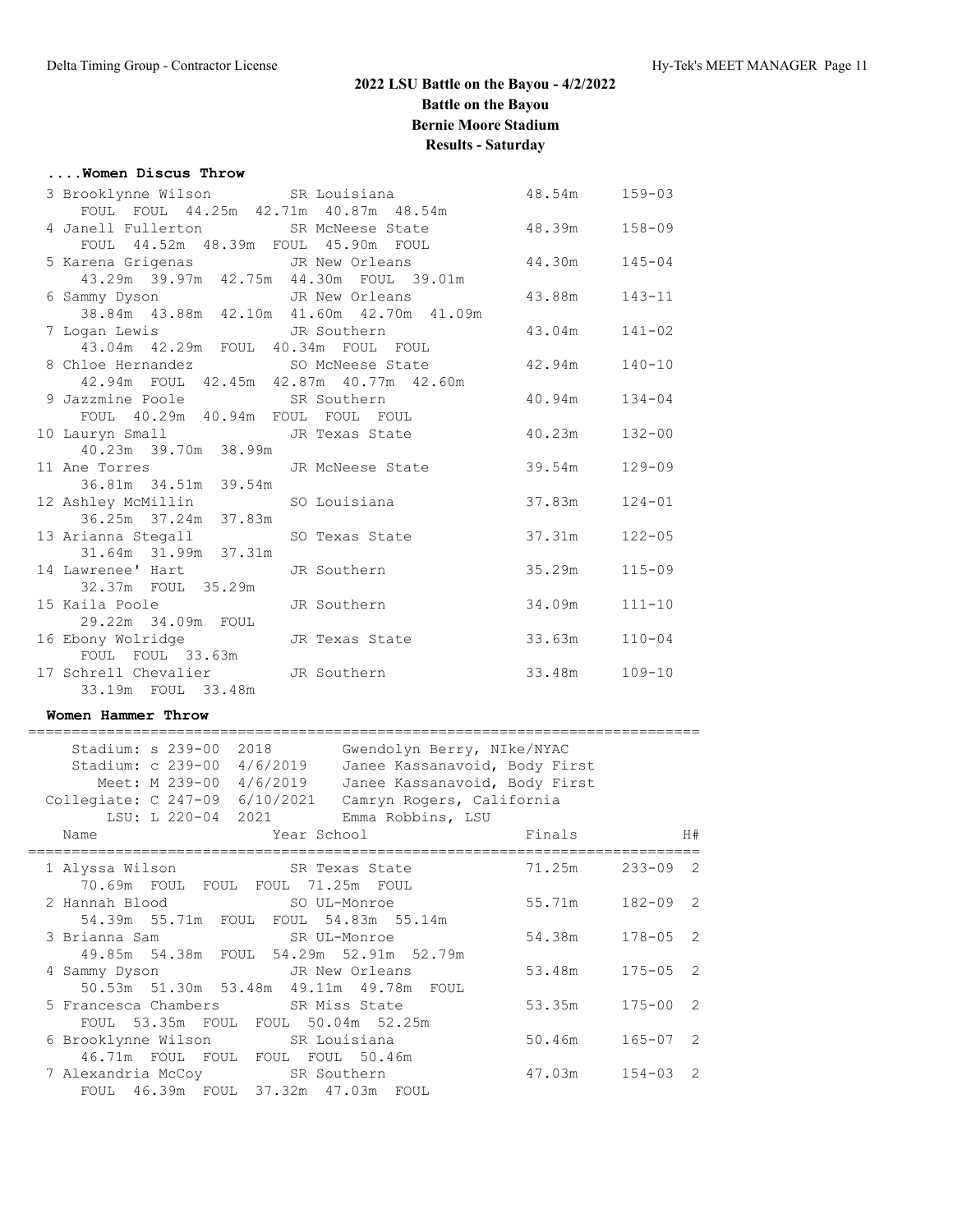#### **....Women Hammer Throw**

| 8 Chloe Hernandez SO McNeese State                  |                                          | 46.03m  151-00  2          |              |   |
|-----------------------------------------------------|------------------------------------------|----------------------------|--------------|---|
| 44.67m FOUL 45.96m 46.03m 44.21m FOUL               |                                          |                            |              |   |
| 9 Marin Barras                         FR Louisiana |                                          | 44.20m  145-00 1           |              |   |
| 41.94m  44.20m  42.00m  42.16m  FOUL  FOUL          |                                          |                            |              |   |
|                                                     | 10 Lauryn Small Sm JR Texas State 43.86m |                            | $143 - 11$ 2 |   |
| 43.86m  42.29m  FOUL                                |                                          |                            |              |   |
|                                                     | 11 Addison Fraker SR New Orleans 43.72m  |                            | $143 - 05$ 2 |   |
| 43.72m FOUL FOUL                                    |                                          |                            |              |   |
| 12 Schrell Chevalier - JR Southern                  |                                          | 42.81m                     | $140 - 05$ 1 |   |
| FOUL FOUL 42.81m                                    |                                          |                            |              |   |
| 13 Karena Grigenas           JR New Orleans         |                                          | 42.45m                     | $139 - 03$ 1 |   |
| 39.57m 40.72m 42.45m                                |                                          |                            |              |   |
| 14 Mariah Lee                                       | SO McNeese State                         | 41.63m                     | $136 - 07$ 1 |   |
| FOUL 41.63m FOUL                                    |                                          |                            |              |   |
| 15 Jazzmine Poole SR Southern                       |                                          | 41.61m                     | $136 - 06$ 1 |   |
| FOUL 41.61m 40.33m                                  |                                          |                            |              |   |
| 16 Bryanna Wilson SO Texas State                    |                                          | 40.80m                     | $133 - 10$ 1 |   |
| FOUL 40.68m 40.80m                                  |                                          |                            |              |   |
| 17 Ashley McMillin SO Louisiana                     |                                          | 39.98m                     | $131 - 02$ 1 |   |
| 39.98m FOUL FOUL                                    |                                          |                            |              |   |
| 18 Logan Lewis TR Southern                          |                                          | 39.80m                     | $130 - 07$ 1 |   |
| 38.46m 39.28m 39.80m                                |                                          |                            |              |   |
| 19 Lawrenee' Hart JR Southern                       |                                          | 39.16m                     | $128 - 06$ 1 |   |
| 39.16m FOUL FOUL                                    |                                          |                            |              |   |
| FR Southern<br>-- A'ja Gore                         |                                          | <b>EQUIPE SECTION FOUL</b> |              | 1 |
| FOUL FOUL FOUL                                      |                                          |                            |              |   |
|                                                     |                                          |                            |              |   |

### **Women Javelin Throw**

|  | Stadium: s 198-05 1989                                 |                         |  | Laverne Eve, Bahamas     |        |                   |
|--|--------------------------------------------------------|-------------------------|--|--------------------------|--------|-------------------|
|  |                                                        | Meet: M 175-00 4/9/2016 |  | Avione Allgood, Oklahoma |        |                   |
|  | Collegiate: C 204-01 6/9/2016                          |                         |  | Maggie Malone, Texas A&M |        |                   |
|  | LSU: L 204-09 2014 Laverne Eve, LSU                    |                         |  |                          |        |                   |
|  | Name                                                   |                         |  | Year School Finals       |        |                   |
|  |                                                        |                         |  |                          |        |                   |
|  | 1 Caroline Standley JR Miss State 45.92m 150-08        |                         |  |                          |        |                   |
|  | 45.92m  44.65m  41.21m  39.93m  42.50m  42.29m         |                         |  |                          |        |                   |
|  | 2 Marin Barras 6. ER Louisiana 6. Marin 138-08         |                         |  |                          |        |                   |
|  | 38.06m  42.27m  39.39m  38.04m  FOUL  FOUL             |                         |  |                          |        |                   |
|  | 3 Blair Lafleur                           SO Louisiana |                         |  |                          | 40.56m | $133 - 01$        |
|  | 37.89m 38.38m 40.56m 38.94m 38.68m 38.14m              |                         |  |                          |        |                   |
|  | 4 Emma Bacilla                         FR Louisiana    |                         |  |                          |        | 38.24m 125-05     |
|  | FOUL FOUL 37.98m 38.24m 36.08m 36.12m                  |                         |  |                          |        |                   |
|  |                                                        |                         |  |                          |        | 36.48m 119-08     |
|  | 29.52m 34.24m 34.46m 33.07m 36.48m 35.49m              |                         |  |                          |        |                   |
|  |                                                        |                         |  |                          |        | 36.45m 119-07     |
|  | 36.45m FOUL 32.58m 35.92m FOUL 35.98m                  |                         |  |                          |        |                   |
|  | 7 Jenna Oetting SO Miss State                          |                         |  |                          |        | 36.21m 118-09     |
|  | 32.87m FOUL 33.24m 36.21m 32.31m FOUL                  |                         |  |                          |        |                   |
|  | 8 Uzuri Graves 6 FR Southern                           |                         |  |                          |        | $33.88m$ $111-02$ |
|  | FOUL 29.94m 30.13m 33.88m 32.21m 33.79m                |                         |  |                          |        |                   |
|  | 9 Karanay Alexander JR Southern                        |                         |  |                          |        | 26.77m 87-10      |
|  | 26.77m 22.55m PASS PASS PASS PASS                      |                         |  |                          |        |                   |
|  |                                                        |                         |  |                          |        |                   |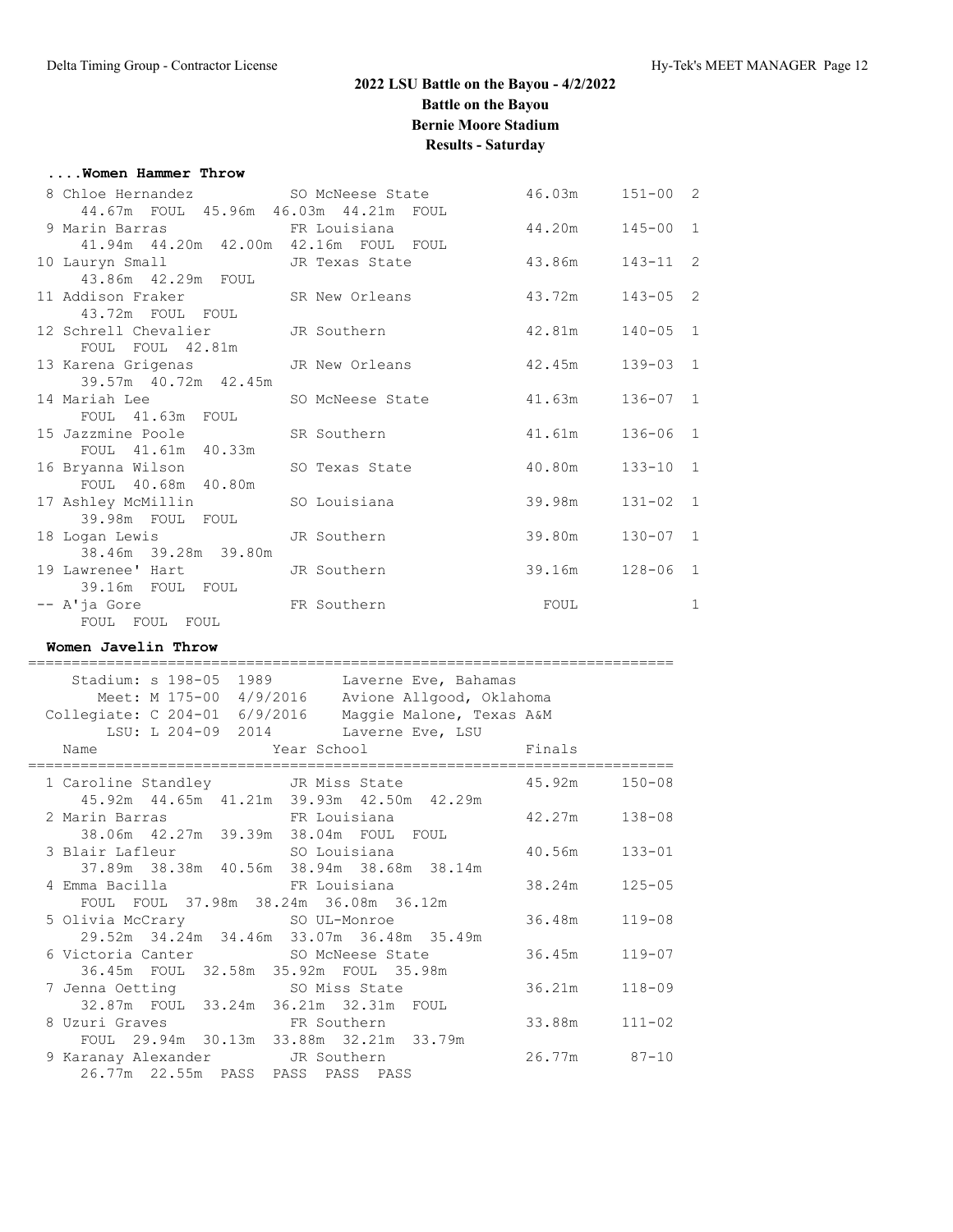## **Men 100 Meter Dash**

| Stadium: s 9.99 1995<br>Name | ---------------------- | Donovan Bailey, Unattached<br>Meet: M 10.21 4/2/2011 Prezel Hardy JR, Texas A&M<br>Collegiate: C 9.82 6/7/2017 Christian Coleman, Tennessee<br>LSU: L 9.89 2008 Richard Thompson, LSU<br>Year School | ======================<br>Finals | Wind H#                     |          |
|------------------------------|------------------------|------------------------------------------------------------------------------------------------------------------------------------------------------------------------------------------------------|----------------------------------|-----------------------------|----------|
| 1 Dorian Camel               |                        | JR LSU                                                                                                                                                                                               | $10.14$ 2.5                      | $\mathbf{1}$                |          |
| 2 Da'Marcus Fleming          | SO LSU                 |                                                                                                                                                                                                      |                                  | $10.18$ 2.5<br>$\mathbf{1}$ |          |
| 3 Zac Martin                 |                        |                                                                                                                                                                                                      | $10.49$ $2.5$                    | 1                           |          |
| 4 Trejun Jones               |                        | JR McNeese State                                                                                                                                                                                     |                                  | 10.59 2.5 1 10.585          |          |
| 5 Jahnoy Thompson            |                        | SO Louisiana<br>O Tiger Olympians                                                                                                                                                                    | 10.59 0.5                        |                             | 3 10.590 |
| 6 Ashton Callahan            |                        | JR Texas State                                                                                                                                                                                       | 10.64  0.9  4  10.631            |                             |          |
| 7 Akanni Hislop              |                        | Tiger Olympians 10.64 0.2                                                                                                                                                                            |                                  |                             | 2 10.632 |
| 8 Bervensky Pierre           |                        | Tiger Olympi<br>SR Texas State                                                                                                                                                                       | 10.68 2.5                        | $\mathbf{1}$                |          |
| 9 Julian Forde               |                        | FR New Orleans                                                                                                                                                                                       |                                  | $10.71$ 2.5                 | 1 10.702 |
| 10 Kameron Ouinn             |                        | SO McNeese State                                                                                                                                                                                     |                                  | $10.71$ 2.5                 | 1 10.706 |
| 11 Keith Robinson            |                        | JR UL-Monroe                                                                                                                                                                                         | $10.72$ $2.5$                    | 1                           |          |
| 12 Eric Edwards Jr.          |                        | SR LSU                                                                                                                                                                                               |                                  | $10.73$ 0.2                 | 2 10.729 |
| 12 Jhavonte Perry            |                        | JR UL-Monroe                                                                                                                                                                                         |                                  | 10.73 2.5                   | 1 10.729 |
| 14 DaMarion Roane            |                        | FR McNeese State                                                                                                                                                                                     | $10.74$ 0.5                      | 3                           |          |
| 15 Jamhad Booth              |                        | NA UNAT-Louisiana                                                                                                                                                                                    | $10.75$ 0.2                      | 2                           |          |
| 16 Warrick Baker             |                        | SO Louisiana                                                                                                                                                                                         | $10.78$ 0.5                      | $\mathcal{E}$               |          |
| 17 Samuel Gray               |                        | FR McNeese State                                                                                                                                                                                     | $10.84$ 0.9                      | 4                           |          |
| 18 Mason Melancon            |                        | JR New Orleans                                                                                                                                                                                       |                                  | $10.85$ $0.2$               | 2 10.844 |
| 19 Caemon Scott              | FR Louisiana           |                                                                                                                                                                                                      | 10.85  0.5  3  10.850            |                             |          |
| 20 Joshua Raphael            |                        | SR McNeese State<br>SR US Express Mas                                                                                                                                                                | $10.86$ $0.2$                    |                             | 2 10.860 |
| 20 Charles Jackson           |                        | SR US Express Masters                                                                                                                                                                                | $10.86$ $0.5$                    |                             | 3 10.860 |
| 22 Dre'Quan Crawford         |                        | JR Texas State                                                                                                                                                                                       | $10.87$ 0.5                      | 3                           |          |
| 23 Kaleb Blalock             |                        | FR McNeese State                                                                                                                                                                                     | $10.89$ $0.9$                    | 4                           |          |
| 24 Matthew Madrey            |                        | SO McNeese State                                                                                                                                                                                     | $10.92$ 0.9                      | $\overline{4}$              |          |
| 25 Floyd Pond                |                        | SO Louisiana                                                                                                                                                                                         | $10.94$ 0.5                      | 3                           |          |
| 26 Okheme Moore              |                        | JR Miss State                                                                                                                                                                                        | $10.96$ $0.2$                    | $\overline{2}$              |          |
| 27 Ellis Cummings            |                        | SO New Orleans                                                                                                                                                                                       | 10.97                            | 3<br>0.5                    |          |
| 28 Jordan Barrow             |                        | SO Miss State                                                                                                                                                                                        | 10.98                            | $\overline{2}$<br>0.2       |          |
| 29 Christian Fulcher         |                        | FR McNeese State                                                                                                                                                                                     | 11.08                            | 0.9<br>$\overline{4}$       |          |
| 30 Jesse Henderson           |                        | SR Miss State                                                                                                                                                                                        | 11.09                            | 0.2<br>$\overline{2}$       |          |
| 31 Keldrick Edwards          |                        | SR Miss State                                                                                                                                                                                        | 11.15                            | 3<br>0.5                    |          |
| 32 Travis Allen              |                        | Unattached                                                                                                                                                                                           | 11.43                            | $\overline{4}$<br>0.9       |          |
| -- James Grant               |                        | SO New Orleans                                                                                                                                                                                       | DNS                              | $\overline{2}$<br>0.2       |          |
| -- Caleb Frank               |                        | JR McNeese State                                                                                                                                                                                     | DNS                              | 0.9<br>4                    |          |
| -- Darshon Turk              |                        | SO UL-Monroe                                                                                                                                                                                         | DNS                              | 0.9<br>4                    |          |
| -- Kevon Hamilton            |                        | FR Southern                                                                                                                                                                                          | <b>DNS</b>                       | $\overline{4}$<br>0.9       |          |

## **Men 200 Meter Dash**

| Stadium: s 19.98<br>Meet: M 20.67 4/2/2011<br>Collegiate: C 19.69<br>LSU: L 19.63 2006 | 2002<br>5/25/2007 | Justin Gatlin, Tennessee<br>Horatio Williams, LSU<br>Walter Dix, Florida St<br>Xavier Carter, LSU |                  |         |  |
|----------------------------------------------------------------------------------------|-------------------|---------------------------------------------------------------------------------------------------|------------------|---------|--|
| Name                                                                                   |                   | Year School                                                                                       | Finals           | Wind H# |  |
|                                                                                        |                   |                                                                                                   |                  |         |  |
| 1 Vernon Norwood                                                                       |                   | 0 Tiger Olympians                                                                                 | $20.44M - 0.2$ 1 |         |  |
| 2 Da'Marcus Fleming                                                                    | SO LSU            |                                                                                                   | $20.63M - 0.2$ 1 |         |  |
| 3 DeAnthony Nervis                                                                     |                   | SO Southern                                                                                       | $21.02 - 0.2$    |         |  |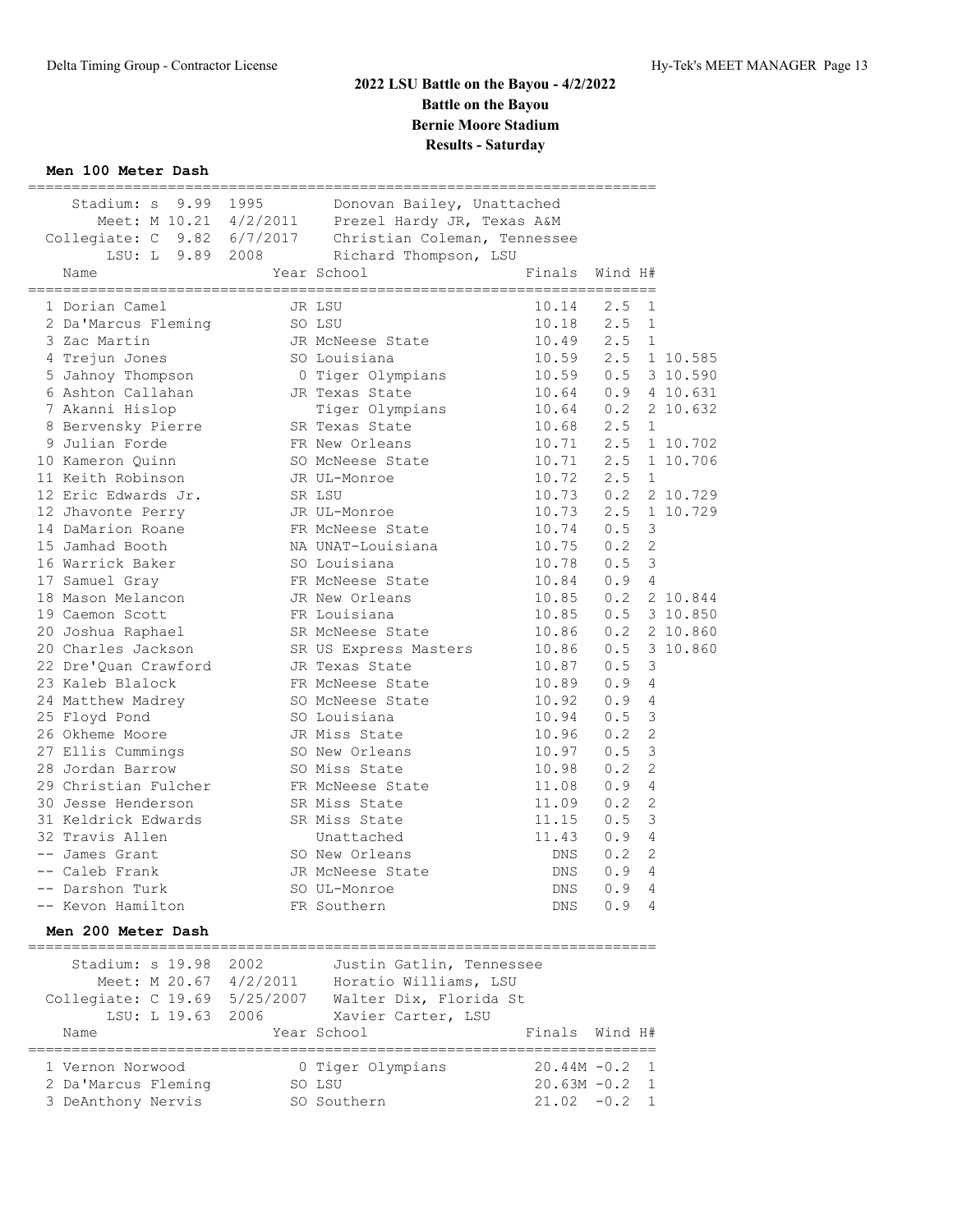## **....Men 200 Meter Dash**

|  | 4 Bervensky Pierre                              | SR Texas State                                                                                  | 21.15         | $-0.2$       | $\mathbf{1}$   |                       |
|--|-------------------------------------------------|-------------------------------------------------------------------------------------------------|---------------|--------------|----------------|-----------------------|
|  | 5 Ashton Hicks                                  | JR LSU                                                                                          |               |              |                | $21.16 -0.2 1 21.156$ |
|  | 6 Jamhad Booth                                  | NA UNAT-Louisiana 21.16 2.2 2 21.158                                                            |               |              |                |                       |
|  | 7 Trejun Jones                                  | SO Louisiana                                                                                    | 21.23 2.2     |              | 2              |                       |
|  | 8 DaMarion Roane                                | FR McNeese State                                                                                | 21.29         | $-0.2$ 1     |                |                       |
|  | 9 Okheme Moore                                  | JR Miss State                                                                                   | 21.30         | $-0.2$       | $\mathbf{1}$   |                       |
|  | 10 Caemon Scott                                 | FR Louisiana                                                                                    | 21.37         | $-0.2$       | $\mathbf{1}$   |                       |
|  | 11 Kashie Crockett                              | FK Louisiana<br>FR Louisiana<br>JR Texas State<br>SR Louisiana<br>SO Louisiana<br>SR Miss State | $21.39 - 0.2$ |              | $\mathbf{1}$   |                       |
|  | 12 Ashton Callahan                              |                                                                                                 | $21.43 - 1.1$ |              | 5              |                       |
|  | 13 Yves Cherubin                                |                                                                                                 | $21.46$ $1.2$ |              | $\mathsf 3$    |                       |
|  | 14 Mason Melancon                               |                                                                                                 | $21.51$ $1.2$ |              | $\mathsf 3$    |                       |
|  | 15 Warrick Baker                                |                                                                                                 | $21.53$ $1.2$ |              | $\mathsf 3$    |                       |
|  | 16 Keldrick Edwards SR Miss State               |                                                                                                 | $21.61$ $2.2$ |              | $\overline{2}$ |                       |
|  | 17 Matthew Madrey                               | SO McNeese State                                                                                | $21.64$ 2.2   |              | 2              |                       |
|  | 18 Samuel Gray                                  | FR McNeese State 21.75 0.2                                                                      |               |              | $\overline{4}$ |                       |
|  | 19 Ellis Cummings                               | SO New Orleans 21.80 2.2                                                                        |               |              | $\overline{2}$ |                       |
|  | 20 Sema'J Daniels                               | SO Miss State                                                                                   | 21.81 0.2     |              | $\overline{4}$ |                       |
|  | 21 Kaleb Blalock FR McNeese State 21.85 0.2     |                                                                                                 |               |              | $\overline{4}$ |                       |
|  | 22 Avery Veiseh Martin JR Texas State           |                                                                                                 | 21.87 2.2     |              | $\overline{2}$ |                       |
|  | 23 Kameron Quinn SO McNeese State 21.94         |                                                                                                 |               | 2.2          | $\overline{2}$ |                       |
|  | 24 Tyrique Johnson Unattached 21.97             |                                                                                                 |               | 1.2          | 3              |                       |
|  | 25 Dre'Quan Crawford JR Texas State 21.99       |                                                                                                 |               | 1.2          | 3              |                       |
|  | 26 Jordan Barrow                                | SO Miss State 22.00                                                                             |               | 1.2          | 3              |                       |
|  | 27 Terrill Banks SR McNeese State 22.23         |                                                                                                 |               | 1.2          | 3              |                       |
|  | 28 Devin Bilbo                                  | FR UL-Monroe                                                                                    | $22.68$ 0.2   |              | 4              |                       |
|  | 29 Christian Fulcher FR McNeese State 22.81 0.2 |                                                                                                 |               |              | 4              |                       |
|  | 30 Ja'Carrius Demmerritte SO Southern           |                                                                                                 | 23.09         | $-1.1$       | 5              |                       |
|  | 31 Jessiah Contee 5 1 JR Unattached 24.20       |                                                                                                 |               | $-1.1$       | 5              |                       |
|  | -- Floyd Pond                                   | SO Louisiana                                                                                    |               | $DNS \t 0.2$ | 4              |                       |
|  | -- Daniel Harrold SR Texas State                |                                                                                                 | DNS           | $-1.1$       | 5              |                       |
|  | -- Joel Ekeanyanwu     FR LSU                   |                                                                                                 | DNS           | 2.2          | 2              |                       |
|  | -- Keith Robinson                               | JR UL-Monroe                                                                                    | DNS           | 1.2          | 3              |                       |
|  | -- Caleb Frank                                  | JR McNeese State                                                                                |               | $DNS$ 0.2    | 4              |                       |
|  | -- Rodney Tookes                                | JR McNeese State                                                                                |               | $DNS$ 0.2    | 4              |                       |
|  | -- James Grant                                  | SO New Orleans                                                                                  |               | DNS 1.2      | 3              |                       |
|  | -- Travis Allen                                 | Unattached                                                                                      | DNS           | $-1.1$       | 5              |                       |
|  | -- Jhavonte Perry                               | JR UL-Monroe                                                                                    | DNS           | 2, 2         | 2              |                       |
|  |                                                 |                                                                                                 |               |              |                |                       |

## **Men 400 Meter Dash**

| Stadium: s 44.12<br>Meet: M 44.83 4/2/2011<br>Collegiate: C 43.61 6/8/2018<br>LSU: L 44.29 1999 | 1987 | Butch Reynolds, Ohio State<br>Tabarie Henry, Texas A&M<br>Michael Norman, So. California<br>Derrick Brew, LSU |        |               |
|-------------------------------------------------------------------------------------------------|------|---------------------------------------------------------------------------------------------------------------|--------|---------------|
| Name                                                                                            |      | Year School                                                                                                   | Finals | H#            |
|                                                                                                 |      |                                                                                                               |        |               |
| 1 Dominick Yancy                                                                                |      | SR Texas State                                                                                                | 45.87  | 1             |
| 2 Quincy Downing                                                                                |      | 0 Tiger Olympians                                                                                             | 45.96  | 1             |
| 3 Lee Eppie                                                                                     |      | JR Miss State                                                                                                 | 46.27  | 1             |
| 4 Jalon White                                                                                   |      | SO McNeese State                                                                                              | 46.39  | 1             |
| 5 Leon Clarke                                                                                   |      | SR Miss State                                                                                                 | 46.45  | 1             |
| 6 Brian West                                                                                    |      | JR Texas State                                                                                                | 47.08  | 1             |
| 7 Desean Boyce                                                                                  |      | Unattached                                                                                                    | 47.26  | 1             |
| Aaron Smith<br>8                                                                                |      | SO LSU                                                                                                        | 47.41  | $\mathcal{D}$ |
|                                                                                                 |      |                                                                                                               |        |               |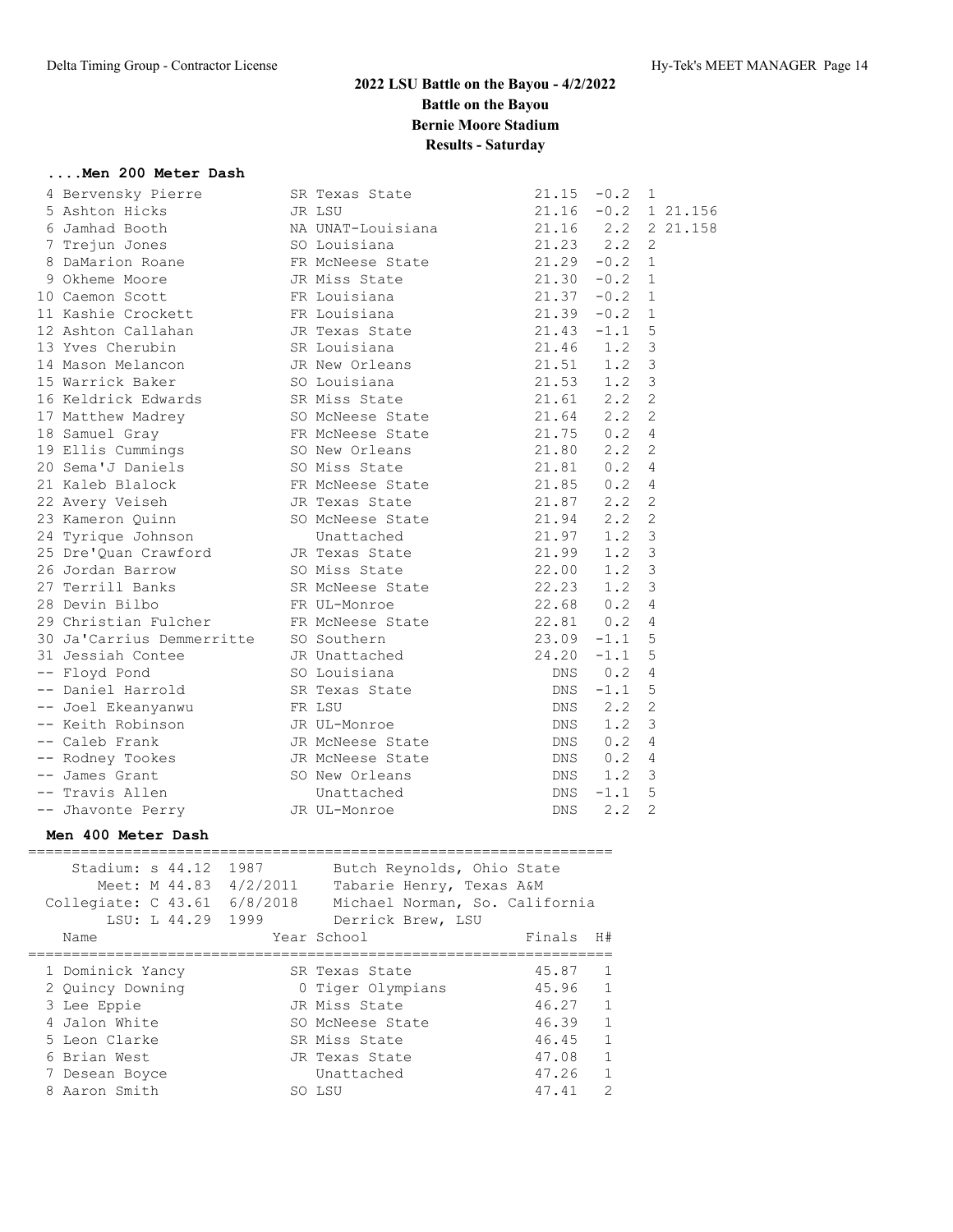===================================================================

### **....Men 400 Meter Dash**

| FR Southern      | 47.52      | 2              |
|------------------|------------|----------------|
| FR McNeese State | 48.07      | 3              |
| SO Louisiana     | 48.10      | 2              |
| SR Miss State    | 48.11      | $\overline{2}$ |
| SO LSU           | 48.28      | $\mathbf{1}$   |
| SO McNeese State | 48.39      | 3              |
| JR Miss State    | 48.45      | $\overline{c}$ |
| JR UL-Monroe     | 48.95      | $\overline{2}$ |
| FR LSU           | 48.96      | 3              |
| FR UL-Monroe     | 48.97      | 3              |
| SR Louisiana     | 49.18      | $\mathbf{1}$   |
| SR UL-Monroe     | 50.75      | 2              |
| JR Southern      | 51.48      | 3              |
| JR Unattached    | 53.68      | 3              |
| FR Louisiana     | 54.50      | 3              |
| JR Unattached    | 55.39      | 3              |
| SR Southern      | DNF        | 3              |
| SO Miss State    | DNS        | 2              |
| SR Miss State    | <b>DNS</b> | $\mathfrak{D}$ |
|                  |            |                |

## **Men 800 Meter Run**

| Stadium: s 1:45.17 2002<br>Meet: M 1:47.02 4/7/2012 Erik Sowinski, Iowa<br>Collegiate: C 1:43.25 4/28/2018 Michael Saruni, UTEP<br>LSU: L 1:45.53 1987 Robin Van Helden, LSU |              | Otukile Lekote, So. Carolina |         |                |
|------------------------------------------------------------------------------------------------------------------------------------------------------------------------------|--------------|------------------------------|---------|----------------|
| Name                                                                                                                                                                         | Year School  |                              | Finals  | H#             |
| 1 Nicholas Scott                                                                                                                                                             | SR Southern  |                              | 1:49.99 | $\mathbf{1}$   |
| 54.413 (54.413)                                                                                                                                                              |              | $1:49.981$ (55.569)          |         |                |
| 2 Baptiste Depril-Dupre SR Louisiana                                                                                                                                         |              |                              | 1:51.68 | $\overline{2}$ |
| 53.015 (53.015)                                                                                                                                                              |              | 1:51.673(58.658)             |         |                |
| 3 Thomas Daigle                                                                                                                                                              | JR LSU       |                              | 1:51.78 | $\mathbf{1}$   |
| 54.717 (54.717)                                                                                                                                                              |              | $1:51.773$ (57.056)          |         |                |
| 4 Stephen Mengich                                                                                                                                                            | SO UL-Monroe |                              | 1:51.95 | $\mathbf{1}$   |
| $55.004$ $(55.004)$                                                                                                                                                          |              | $1:51.947$ (56.944)          |         |                |
| 5 Adam Wise                                                                                                                                                                  | JR LSU       |                              | 1:51.96 | $\mathbf{1}$   |
| 55.279 (55.279)                                                                                                                                                              |              | $1:51.952$ (56.673)          |         |                |
| 6 AJ Tyler                                                                                                                                                                   |              | SO Texas State               | 1:52.65 | $\mathbf{1}$   |
| 55.006 (55.006)                                                                                                                                                              |              | $1:52.649$ (57.643)          |         |                |
| 7 Dyllon Nimmers                                                                                                                                                             | FR LSU       |                              | 1:52.69 | $\mathbf{1}$   |
| 54.824 (54.824)                                                                                                                                                              |              | $1:52.681$ (57.858)          |         |                |
| 8 Jimmy Harris                                                                                                                                                               | FR Louisiana |                              | 1:53.71 | $\overline{2}$ |
| 53.897 (53.897)                                                                                                                                                              |              | $1:53.702$ (59.805)          |         |                |
| 9 Rashid Reese                                                                                                                                                               | SR Louisiana |                              | 1:54.03 | $\overline{2}$ |
| 53.879 (53.879)                                                                                                                                                              |              | $1:54.028$ $(1:00.150)$      |         |                |
| 10 Micha Reed                                                                                                                                                                | SO Louisiana |                              | 1:54.48 | $\mathbf{1}$   |
| 54.627 (54.627)                                                                                                                                                              |              | $1:54.479$ (59.853)          |         |                |
| 11 Rushane Miller                                                                                                                                                            | SO Southern  |                              | 1:54.86 | $\overline{2}$ |
| 51.833 (51.833)                                                                                                                                                              |              | $1:54.851$ $(1:03.018)$      |         |                |
| 12 Caedmon Kyles                                                                                                                                                             | SO Louisiana |                              | 1:54.98 | $\overline{2}$ |
| 53.509 (53.509)                                                                                                                                                              |              | 1:54.975(1:01.466)           |         |                |
| 13 Stephen Schlottman                                                                                                                                                        | JR LSU       |                              | 1:57.68 | $\overline{2}$ |
| 55.302 (55.302)                                                                                                                                                              |              | $1:57.676$ $(1:02.375)$      |         |                |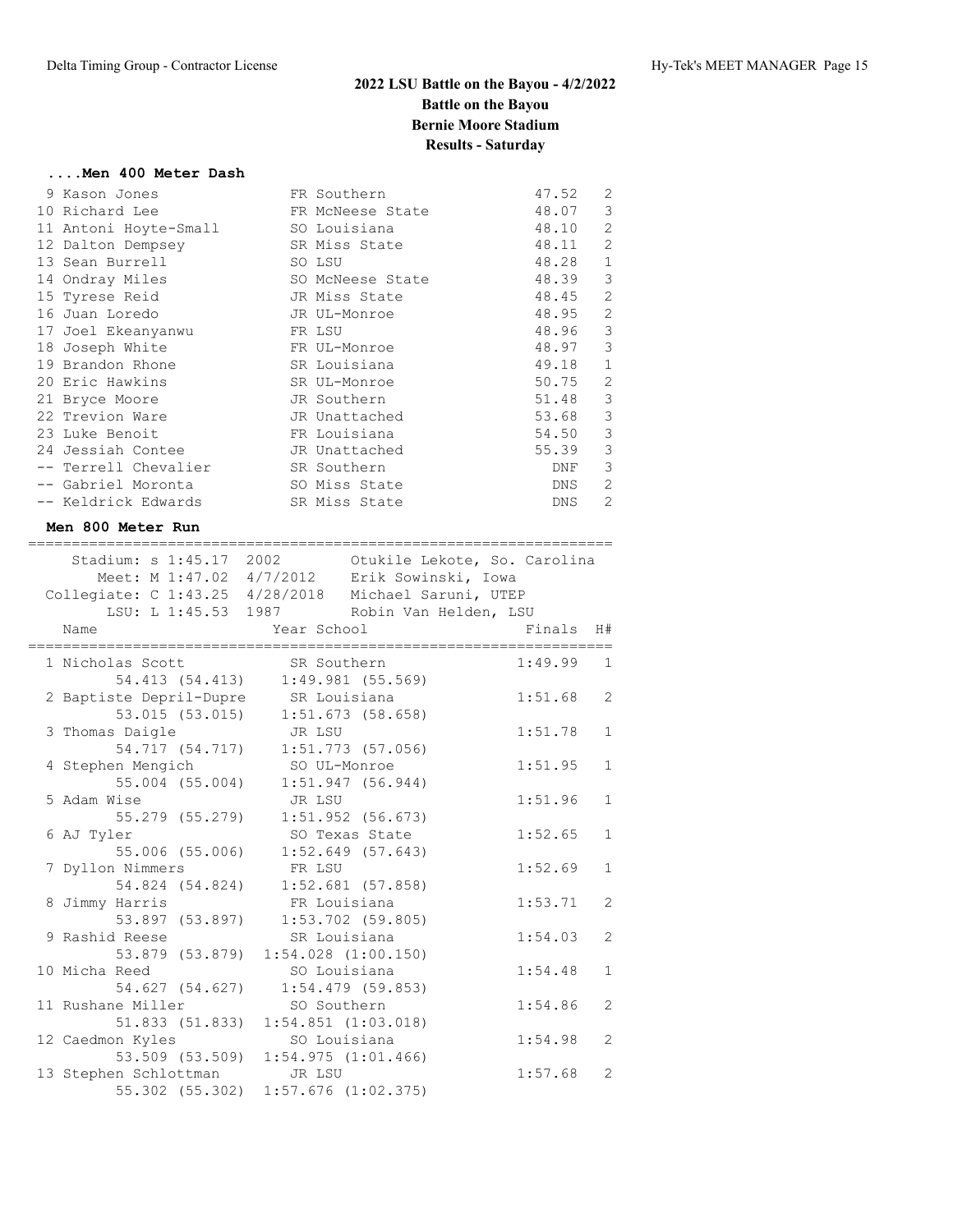### **....Men 800 Meter Run**

| 14 Solomon Brent    | JR Louisiana                        | $1:59.96$ 2 |               |
|---------------------|-------------------------------------|-------------|---------------|
|                     | 54.728 (54.728) 1:59.951 (1:05.223) |             |               |
| -- Dan Joyce        | FR Miss State                       | DNS 1       |               |
| -- Trevion Ware     | JR Unattached                       | DNS.        | - 2           |
| -- Navasky Anderson | JR Miss State                       | DNS.        | $\frac{1}{2}$ |
| -- Jacob Meek       | SO Louisiana                        | DNS         |               |
| 53.400 (53.400)     |                                     |             |               |

### **Men 1500 Meter Run**

|                      | Stadium: s 3:35.30 1981 Sydney Maree, Villanova<br>Meet: M 3:45.50 4/7/2012 Dan Quigley, Missouri<br>Collegiate: C 3:34.68 5/13/2021 Yared Nuguse, Notre Dame |            |                                                 |
|----------------------|---------------------------------------------------------------------------------------------------------------------------------------------------------------|------------|-------------------------------------------------|
|                      | LSU: L 3:38.41 1995 Passmore Furusa, LSU                                                                                                                      |            |                                                 |
|                      |                                                                                                                                                               |            |                                                 |
|                      | 1 Navasky Anderson JR Miss State 3:46.82<br>45.428 (45.428) 1:47.041 (1:01.613) 2:47.367 (1:00.326) 3:46.820 (59.453)                                         |            |                                                 |
|                      |                                                                                                                                                               |            |                                                 |
|                      |                                                                                                                                                               |            |                                                 |
|                      | 2 Eric Coston SR LSU 3:47.22<br>45.128 (45.128) 1:46.836 (1:01.708) 2:47.136 (1:00.300) 3:47.220 (1:00.085)                                                   |            |                                                 |
|                      |                                                                                                                                                               |            |                                                 |
|                      | 3 Dan Joyce FR Miss State 3:50.70<br>45.688 (45.688) 1:47.498 (1:01.810) 2:48.714 (1:01.216) 3:50.696 (1:01.982)                                              |            |                                                 |
| 4 Stephen Mengich    | SO UL-Monroe                                                                                                                                                  | 3:50.83    |                                                 |
|                      | 45.660 (45.660) 1:47.409 (1:01.749) 2:48.998 (1:01.589) 3:50.824 (1:01.827)                                                                                   |            |                                                 |
| 5 Omer El-Fadl       | FR McNeese State                                                                                                                                              | 3:52.34    |                                                 |
|                      | 46.038 (46.038) 1:47.950 (1:01.912)                                                                                                                           |            | $2:50.945$ $(1:02.995)$ $3:52.332$ $(1:01.388)$ |
| 6 Pedro Osorio Lopez | SR Texas State                                                                                                                                                | 3:53.04    |                                                 |
|                      | 45.910 (45.910) 1:48.695 (1:02.785)                                                                                                                           |            | $2:51.970$ $(1:03.275)$ $3:53.037$ $(1:01.067)$ |
| 7 Elias Loriposia    | JR McNeese State 3:56.45                                                                                                                                      |            |                                                 |
|                      | 46.233 (46.233) 1:48.058 (1:01.825)                                                                                                                           |            | 2:51.154 (1:03.096) 3:56.448 (1:05.294)         |
|                      | 8 Jack Wallace <b>FR</b> Unattached 3:56.85                                                                                                                   |            |                                                 |
|                      | 46.808 (46.808) 1:50.968 (1:04.160) 2:56.511 (1:05.543) 3:56.847 (1:00.336)                                                                                   |            |                                                 |
| 9 Will Dart          | SO LSU                                                                                                                                                        | 3:57.38    |                                                 |
|                      | 46.366 (46.366) 1:49.428 (1:03.062) 2:54.930 (1:05.502) 3:57.374 (1:02.444)                                                                                   |            |                                                 |
| 10 Louden Boudreaux  | FR Louisiana                                                                                                                                                  | 3:57.51    |                                                 |
|                      | 47.008 (47.008) 1:52.190 (1:05.182) 2:58.997 (1:06.807) 3:57.510 (58.513)                                                                                     |            |                                                 |
| 11 Peyton Chiasson   | FR Louisiana                                                                                                                                                  | 4:00.65    |                                                 |
|                      | 47.309 (47.309) 1:52.518 (1:05.209) 2:57.147 (1:04.629)                                                                                                       |            | $4:00.644$ $(1:03.498)$                         |
| 12 Slater Richardson | SR Miss State                                                                                                                                                 | 4:05.53    |                                                 |
|                      | 47.025 (47.025) 1:51.999 (1:04.974) 2:58.651 (1:06.652) 4:05.523 (1:06.872)                                                                                   |            |                                                 |
|                      | 13 Samuel Avants<br>47.590 (47.590) 1:53.475 (1:05.885) 3:03.612 (1:10.137) 4:15.032 (1:11.421)                                                               |            |                                                 |
|                      |                                                                                                                                                               |            |                                                 |
|                      |                                                                                                                                                               |            |                                                 |
|                      | 14 Payton Foreman FR McNeese State 4:16.39<br>47.532 (47.532) 1:54.252 (1:06.720) 3:04.995 (1:10.743) 4:16.388 (1:11.393)                                     |            |                                                 |
| -- Isiah Travis      | FR LSU                                                                                                                                                        | <b>DNF</b> |                                                 |

### **Men 3000 Meter Run**

| Stadium: s 8:17.95 4/5/2014     |                       |  |                          |  | Damian Roszko, Miss State |  |
|---------------------------------|-----------------------|--|--------------------------|--|---------------------------|--|
|                                 |                       |  | Meet: M 8:17.95 4/5/2014 |  | Damian Roszko, Miss State |  |
| Collegiate: C 7:37.70 5/10/1979 |                       |  |                          |  | Rudy Chapa, Oregon        |  |
| Name                            | Finals<br>Year School |  |                          |  |                           |  |
|                                 |                       |  |                          |  |                           |  |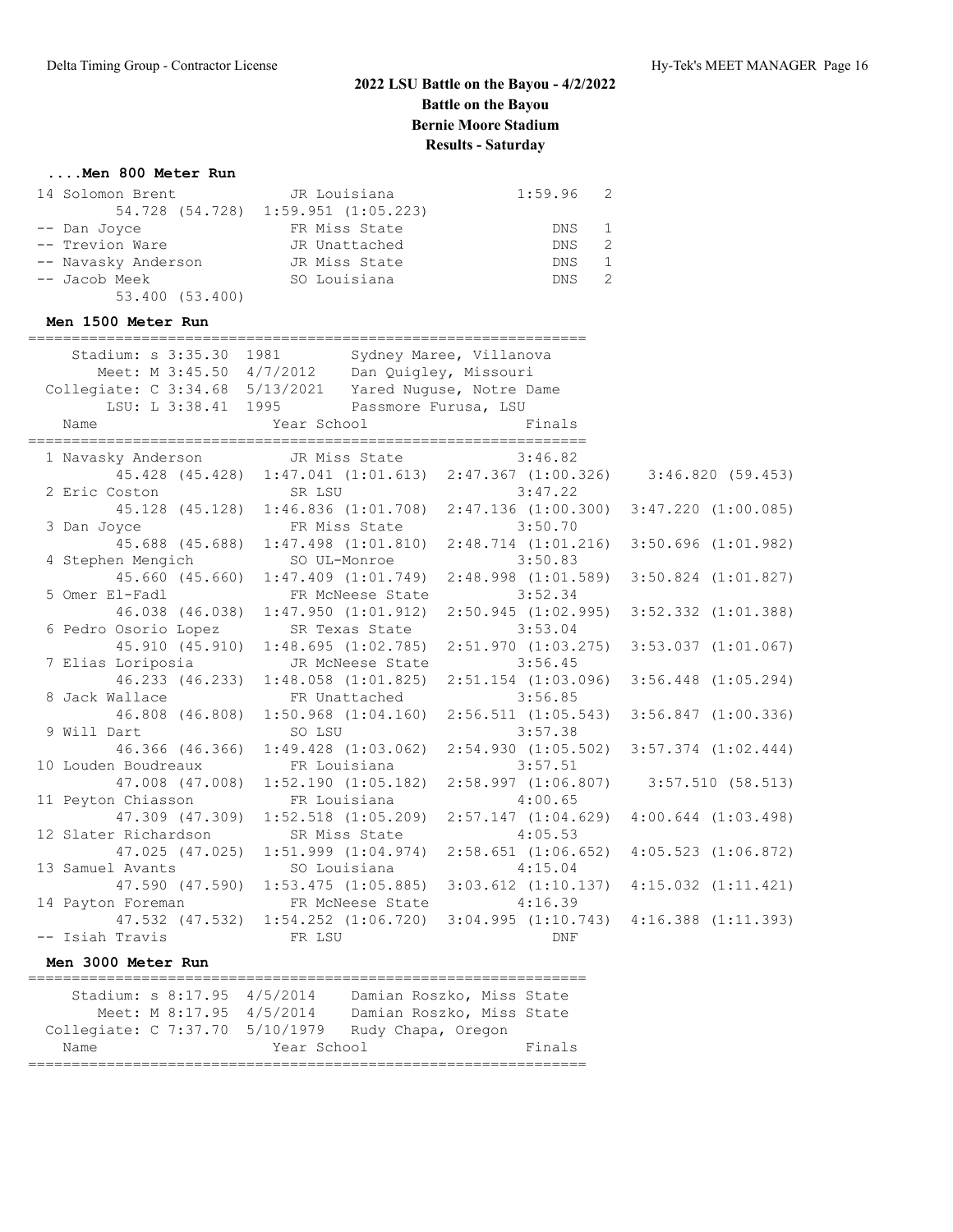### **....Men 3000 Meter Run**

| 1 Kwanele Mthembu       | JR Texas State          | 8:31.35                 |                         |  |
|-------------------------|-------------------------|-------------------------|-------------------------|--|
| 33.015 (33.015)         | $1:42.036$ $(1:09.021)$ | $2:50.192$ $(1:08.156)$ | $3:56.222$ $(1:06.030)$ |  |
| $5:05.174$ $(1:08.952)$ | 6:14.845(1:09.671)      | $7:24.550$ $(1:09.705)$ | 8:31.346 (1:06.797)     |  |
| 2 Ryan Guenthner        | SR New Orleans          | 8:45.98                 |                         |  |
| 34.028 (34.028)         | 1:43.395(1:09.367)      | $2:55.132$ $(1:11.737)$ | $4:05.997$ $(1:10.865)$ |  |
| $5:17.497$ $(1:11.500)$ | $6:30.126$ $(1:12.629)$ | 7:40.871(1:10.745)      | $8:45.976$ $(1:05.106)$ |  |
| 3 Evan Pardo            | FR Unattached           | 8:47.10                 |                         |  |
| 33.563 (33.563)         | $1:42.493$ $(1:08.930)$ | $2:54.840$ $(1:12.347)$ | $4:06.826$ $(1:11.986)$ |  |
| $5:18.898$ $(1:12.072)$ | $6:32.024$ $(1:13.126)$ | $7:40.205$ $(1:08.181)$ | $8:47.092$ $(1:06.887)$ |  |
| 4 Kristian Oatman       | SR New Orleans          | 8:49.80                 |                         |  |
| 33.921 (33.921)         | $1:43.094$ $(1:09.173)$ | $2:54.284$ $(1:11.190)$ | $4:05.737$ $(1:11.453)$ |  |
| $5:17.149$ $(1:11.412)$ | $6:29.754$ $(1:12.605)$ | $7:40.566$ $(1:10.812)$ | $8:49.791$ $(1:09.226)$ |  |
| 5 Gary Sandrock         | FR New Orleans          | 8:55.59                 |                         |  |
| 33.451 (33.451)         | $1:42.804$ $(1:09.353)$ | $2:54.088$ $(1:11.284)$ | $4:05.462$ $(1:11.374)$ |  |
| $5:16.908$ $(1:11.446)$ | $6:29.334$ $(1:12.426)$ | 7:41.096(1:11.762)      | $8:55.588$ $(1:14.492)$ |  |
| 6 Cameron Carpenter     | SR New Orleans          | 8:56.80                 |                         |  |
| 34.920 (34.920)         | 1:45.095(1:10.175)      | 2:56.596(1:11.501)      | $4:08.599$ $(1:12.003)$ |  |
| $5:21.212$ $(1:12.613)$ | $6:35.114$ $(1:13.902)$ | $7:47.214$ $(1:12.100)$ | $8:56.793$ $(1:09.580)$ |  |
| 7 Alvaro Canarte        | FR New Orleans          | 8:59.71                 |                         |  |
| 33.562 (33.562)         | $1:43.278$ $(1:09.716)$ | $2:54.662$ $(1:11.384)$ | $4:06.465$ $(1:11.803)$ |  |
| $5:20.369$ $(1:13.904)$ | $6:34.121$ $(1:13.752)$ | $7:48.154$ $(1:14.033)$ | $8:59.702$ $(1:11.549)$ |  |
| 8 Dylan Pitts           | SO Texas State          | 9:04.72                 |                         |  |
| 33.126 (33.126)         | $1:41.761$ $(1:08.635)$ | $2:50.373$ $(1:08.612)$ | $4:02.192$ $(1:11.819)$ |  |
| 5:16.939(1:14.747)      | $6:32.377$ $(1:15.438)$ | $7:49.304$ $(1:16.927)$ | 9:04.715(1:15.412)      |  |
| 9 Antonio Blackwell     | FR New Orleans          | 9:06.80                 |                         |  |
| 34.392 (34.392)         | $1:44.699$ $(1:10.307)$ | $2:56.304$ $(1:11.605)$ | 4:08.417(1:12.113)      |  |
| $5:22.661$ $(1:14.244)$ | $6:38.296$ $(1:15.635)$ | $7:54.321$ $(1:16.025)$ | 9:06.797(1:12.477)      |  |
| 10 Nicholas Mosqueda    | SR Texas State          | 9:13.25                 |                         |  |
| 34.752 (34.752)         | $1:46.351$ $(1:11.599)$ | $2:58.069$ $(1:11.718)$ | $4:11.489$ $(1:13.420)$ |  |
| $5:27.255$ $(1:15.766)$ | $6:43.774$ $(1:16.519)$ | 8:00.819(1:17.045)      | $9:13.249$ $(1:12.431)$ |  |
| 11 Teddy Gowan          | FR UL-Monroe            | 9:15.32                 |                         |  |
| 34.537 (34.537)         | $1:45.542$ $(1:11.005)$ | $2:58.335$ $(1:12.793)$ | $4:11.642$ $(1:13.307)$ |  |
| $5:27.836$ $(1:16.194)$ | $6:46.321$ $(1:18.485)$ | $8:03.899$ $(1:17.578)$ | $9:15.312$ $(1:11.414)$ |  |
| 12 Alex Soileau         | SO New Orleans          | 9:15.84                 |                         |  |
| 34.412 (34.412)         | 1:44.395(1:09.983)      | $2:56.392$ $(1:11.997)$ | $4:09.547$ $(1:13.155)$ |  |
| $5:25.885$ $(1:16.338)$ | $6:44.524$ $(1:18.639)$ | 8:03.625(1:19.101)      | $9:15.836$ $(1:12.211)$ |  |
| 13 Chapin Stewart       | FR Louisiana            | 9:17.57                 |                         |  |
| 35.567 (35.567)         | $1:45.848$ $(1:10.281)$ | $2:56.103$ $(1:10.255)$ | 4:09.315(1:13.212)      |  |
| $5:25.225$ $(1:15.910)$ | $6:45.172$ $(1:19.947)$ | $8:02.166$ $(1:16.994)$ | $9:17.566$ $(1:15.401)$ |  |
| 14 Jacob Marcinkus      | FR Unattached           | 9:21.23                 |                         |  |
| 34.829 (34.829)         | 1:45.970(1:11.141)      | $2:57.068$ $(1:11.098)$ | $4:10.946$ $(1:13.878)$ |  |
| $5:27.447$ $(1:16.501)$ | $6:44.737$ $(1:17.290)$ | $8:03.065$ $(1:18.328)$ | $9:21.230$ $(1:18.166)$ |  |
| 15 Braden Scalisi       | SO Louisiana            | 9:32.41                 |                         |  |
| 35.155 (35.155)         | 1:46.690(1:11.535)      | $2:58.672$ $(1:11.982)$ | $4:11.368$ $(1:12.696)$ |  |
| $5:27.557$ $(1:16.189)$ | $6:45.867$ $(1:18.310)$ | $8:11.120$ $(1:25.253)$ | $9:32.404$ $(1:21.284)$ |  |
| 16 Samuel Avants        | SO Louisiana            | 9:35.55                 |                         |  |
| 35.357 (35.357)         | $1:47.101$ $(1:11.744)$ | 3:01.770(1:14.669)      | $4:20.124$ $(1:18.354)$ |  |
| $5:40.819$ $(1:20.695)$ | 7:00.895(1:20.076)      | 8:19.230(1:18.335)      | $9:35.545$ $(1:16.316)$ |  |
| -- Victor Parra         | FR UL-Monroe            | DNF                     |                         |  |
| 35.130 (35.130)         | $1:50.607$ $(1:15.477)$ | $3:16.487$ $(1:25.880)$ | $4:43.986$ $(1:27.499)$ |  |
| $6:11.756$ $(1:27.770)$ |                         |                         |                         |  |
| -- Louden Boudreaux     | FR Louisiana            | DNS                     |                         |  |
| -- Peyton Chiasson      | FR Louisiana            | DNS                     |                         |  |
| 34.642 (34.642)         | 1:46.445(1:11.803)      | $2:58.394$ $(1:11.949)$ | $4:11.243$ $(1:12.849)$ |  |
| -- Brayden Ortiz        | FR UL-Monroe            | DNS                     |                         |  |
|                         |                         |                         |                         |  |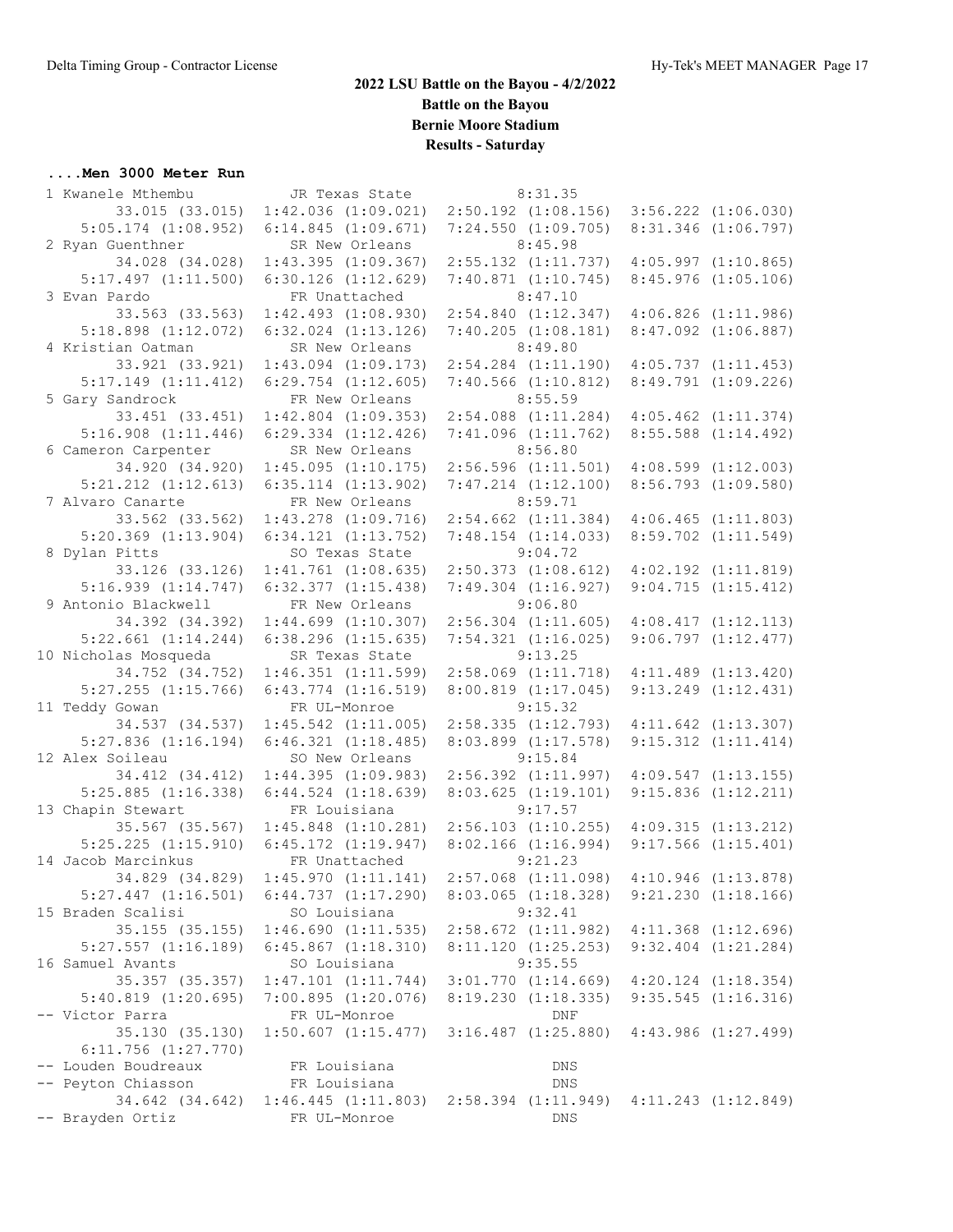### **....Men 3000 Meter Run**

| -- Rojs Puks                                                                                                                                                                                                                                                                                                                                   | SO UL-Monroe                                                                                                                                                                                                                                                             | <b>DNS</b>                                                                                                                                                                 |                                                                                                                                                                                                    |
|------------------------------------------------------------------------------------------------------------------------------------------------------------------------------------------------------------------------------------------------------------------------------------------------------------------------------------------------|--------------------------------------------------------------------------------------------------------------------------------------------------------------------------------------------------------------------------------------------------------------------------|----------------------------------------------------------------------------------------------------------------------------------------------------------------------------|----------------------------------------------------------------------------------------------------------------------------------------------------------------------------------------------------|
| Men 110 Meter Hurdles<br>======================                                                                                                                                                                                                                                                                                                |                                                                                                                                                                                                                                                                          |                                                                                                                                                                            |                                                                                                                                                                                                    |
| Meet: M 13.49 4/7/2012<br>Collegiate: C 12.98 6/7/2019 Grant Holloway, Florida<br>Name                                                                                                                                                                                                                                                         | Stadium: s 13.36 2002 Ron Bramlett, Alabama<br>Barrett Nugent, LSU<br>LSU: L 13.11 2021 Damion Thomas, LSU<br>Year School                                                                                                                                                | Finals                                                                                                                                                                     | Wind H#                                                                                                                                                                                            |
| 1 Daniel Harrold<br>2 Jesse Henderson<br>3 Arthur Price<br>4 Treyvon Mays<br>5 Terry Smith JR<br>6 Kai Hensley<br>7 Ronnie Jackson<br>8 Timothy Cola<br>9 Devin Bilbo<br>10 Tahj Whitfield<br>11 Jordan Thompson<br>12 Terrell Chevalier<br>13 Devin Sowell<br>14 Bailey Couch<br>-- Zachary Sampson<br>-- Simon Thor<br>Men 400 Meter Hurdles | SR Texas State<br>SR Miss State<br>Tiger Olympians<br>JR Texas State<br>SO Miss State<br>FR Louisiana<br>JR McNeese State<br>SO Louisiana<br>FR UL-Monroe<br>JR Louisiana<br>JR Southern<br>SR Southern<br>FR Southern<br>FR UL-Monroe<br>SO Louisiana<br>SO Texas State | 13.80<br>13.87<br>14.21 3.0<br>14.31<br>14.44 3.0<br>14.50<br>$14.51$ 3.0<br>$14.54$ 3.0<br>14.64<br>14.75 3.0<br>15.04<br>15.33 1.6<br>$15.68$ 1.6<br>15.82<br>DNS<br>DNS | 2<br>1.6<br>3.0<br>1<br>$\mathbf{1}$<br>1.6<br>$\overline{2}$<br>$\mathbf 1$<br>3.0<br>$\mathbf{1}$<br>1<br>1<br>3.0<br>1<br>1<br>3.0<br>$\mathbf 1$<br>2<br>2<br>1.6<br>2<br>2<br>1.6<br>1.6<br>2 |
| Stadium: s 48.16 2002<br>Meet: M 49.85 4/7/2012 Jamele Mason, Texas Tech<br>Collegiate: C 47.02 6/8/2018 Rai Benjamin, So California<br>Name                                                                                                                                                                                                   | Rickey Harris, Florida<br>LSU: L 47.67 2005 Bennie Brazell, LSU<br>Year School                                                                                                                                                                                           | Finals                                                                                                                                                                     | H#                                                                                                                                                                                                 |
| 1 David Adams<br>2 Javed Jones<br>3 Jordan Thompson<br>4 Nathan Fergusson<br>5 Gabriel Moronta<br>6 Rodney Tookes<br>7 Ta'Cardrick Alexander FR Southern<br>8 Samuel Smith<br>9 Brandon Lewis<br>10 Coy Sauceman<br>11 Jody Shepard<br>-- Zachary Sampson<br>-- Ronnie Jackson                                                                 | Unattached<br>SO Louisiana<br>JR Southern<br>JR Louisiana<br>SO Miss State<br>JR McNeese State<br>SO Miss State<br>SO UL-Monroe<br>FR New Orleans<br>US Express Masters<br>SO Louisiana<br>JR McNeese State                                                              | 51.39<br>52.02<br>53.03<br>53.37<br>53.71<br>54.70<br>55.14<br>55.16<br>55.62<br>55.90<br>58.45<br>DNS<br>DNS                                                              | 1<br>1<br>1<br>1<br>1<br>2<br>2<br>$\mathbf{1}$<br>1<br>$\mathbf 1$<br>$\mathfrak{D}$<br>$\mathbf{1}$<br>$\overline{2}$                                                                            |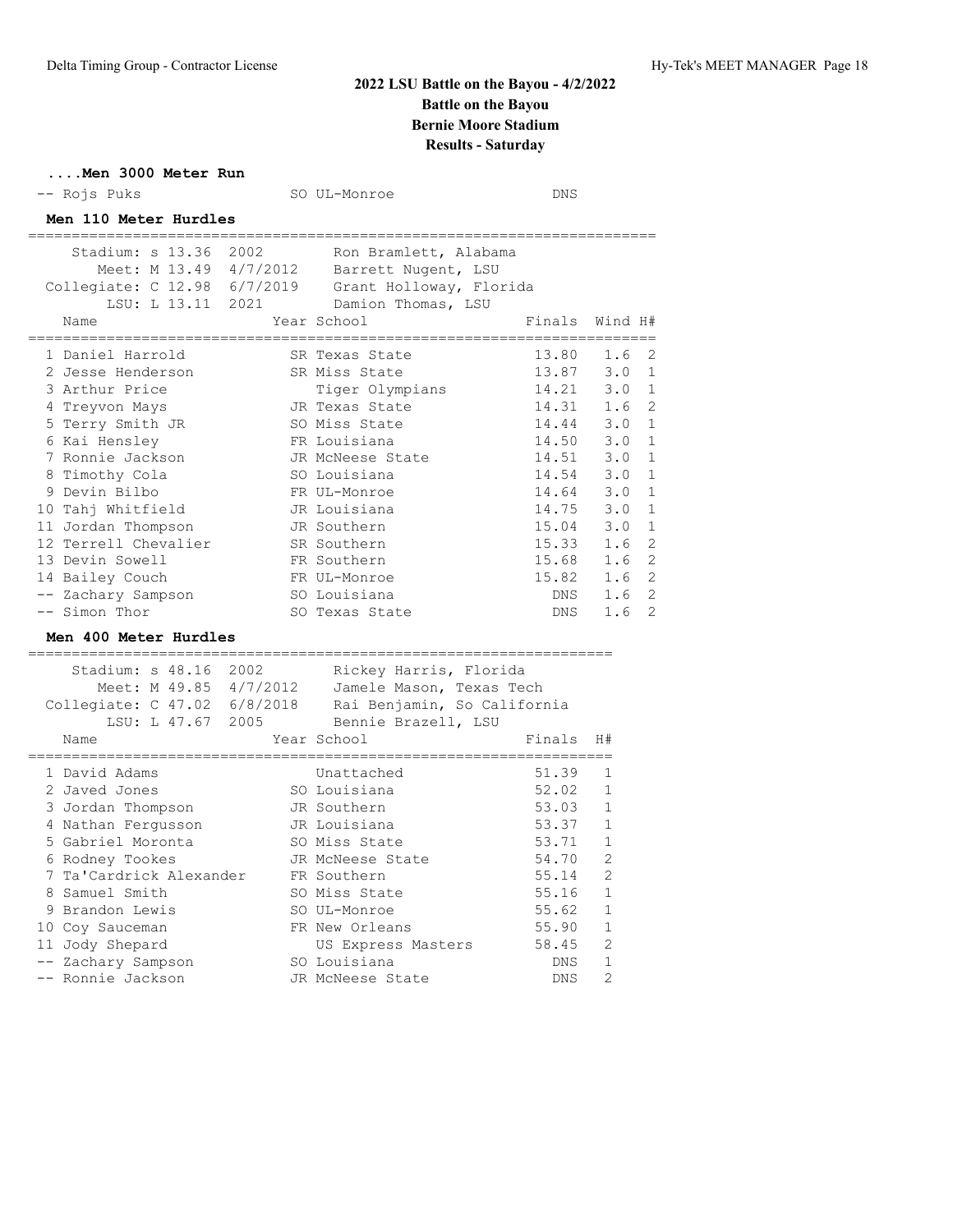### **Men 3000 Meter Steeplechase**

| Stadium: s 8:22.34 2002 Daniel Lincoln, Arkansas<br>Meet: M 8:57.51 4/2/2011 Chris DeSilva, Illinois<br>Collegiate: C 8:05.4h 5/13/1978 Henry Rono, Washington St<br>LSU: L 8:38.14 1990<br>Year School Finals<br>Name |        | Magnus Bengtsson, LSU |          |         |                    |
|------------------------------------------------------------------------------------------------------------------------------------------------------------------------------------------------------------------------|--------|-----------------------|----------|---------|--------------------|
| 1 Davis Bove 50 SO LSU                                                                                                                                                                                                 |        |                       |          | 9:14.23 |                    |
| 37.121 (37.121) 1:47.380 (1:10.259) 2:59.646 (1:12.266) 4:13.676 (1:14.030)                                                                                                                                            |        |                       |          |         |                    |
| 5:27.280 (1:13.604) 6:43.071 (1:15.791) 8:00.824 (1:17.753) 9:14.223 (1:13.399)                                                                                                                                        |        |                       |          |         |                    |
| 2 Jackson Martingayle SO LSU                                                                                                                                                                                           |        |                       | 9:20.32  |         |                    |
| 37.844 (37.844) 1:48.274 (1:10.430) 3:01.521 (1:13.247) 4:17.421 (1:15.900)                                                                                                                                            |        |                       |          |         |                    |
| $5:32.890$ $(1:15.469)$ $6:48.772$ $(1:15.882)$ $8:05.688$ $(1:16.916)$ $9:20.311$ $(1:14.623)$                                                                                                                        |        |                       |          |         |                    |
| 3 Garrett Hamilton JR LSU                                                                                                                                                                                              |        |                       | 9:30.52  |         |                    |
| 37.454 (37.454) 1:47.471 (1:10.017) 3:04.858 (1:17.387) 4:20.096 (1:15.238)                                                                                                                                            |        |                       |          |         |                    |
| 5:36.252 (1:16.156) 6:54.194 (1:17.942) 8:13.195 (1:19.001) 9:30.514 (1:17.319)                                                                                                                                        |        |                       |          |         |                    |
| 4 James Hyland FR McNeese State 9:33.51                                                                                                                                                                                |        |                       |          |         |                    |
| 38.305 (38.305) 1:48.872 (1:10.567) 3:02.013 (1:13.141) 4:17.114 (1:15.101)                                                                                                                                            |        |                       |          |         |                    |
| 5:33.171 (1:16.057) 6:52.004 (1:18.833) 8:13.497 (1:21.493) 9:33.505 (1:20.008)                                                                                                                                        |        |                       |          |         |                    |
| 5 Cade Martin                                                                                                                                                                                                          | JR LSU |                       |          | 9:39.43 |                    |
| 37.746 (37.746) 1:48.363 (1:10.617) 3:03.259 (1:14.896) 4:22.099 (1:18.840)                                                                                                                                            |        |                       |          |         |                    |
| $5:41.712$ (1:19.613) 7:01.990 (1:20.278) 8:22.009 (1:20.019)                                                                                                                                                          |        |                       |          |         | 9:39.423(1:17.414) |
| 6 Aaron Gilliam Mondeese State 9:49.75                                                                                                                                                                                 |        |                       |          |         |                    |
| 37.938 (37.938) 1:47.114 (1:09.176) 2:59.448 (1:12.334) 4:13.408 (1:13.960)                                                                                                                                            |        |                       |          |         |                    |
| 5:29.884 (1:16.476) 6:51.506 (1:21.622) 8:21.311 (1:29.805) 9:49.750 (1:28.440)                                                                                                                                        |        |                       |          |         |                    |
| 7 Justin Unger SO Louisiana                                                                                                                                                                                            |        |                       | 10:25.20 |         |                    |
| 39.991 (39.991) 1:59.128 (1:19.137) 3:21.153 (1:22.025) 4:45.955 (1:24.802)                                                                                                                                            |        |                       |          |         |                    |
| 6:12.124 (1:26.169) 7:38.348 (1:26.224) 9:03.134 (1:24.786) 10:25.194 (1:22.060)                                                                                                                                       |        |                       |          |         |                    |
| 8 Lafayette Collins JR Southern                                                                                                                                                                                        |        |                       | 11:00.37 |         |                    |
| 38.569 (38.569) 1:52.953 (1:14.384) 3:15.035 (1:22.082) 4:42.708 (1:27.673)                                                                                                                                            |        |                       |          |         |                    |
| $6:10.669$ $(1:27.961)$ $7:37.858$ $(1:27.189)$ $9:16.311$ $(1:38.453)$ $11:00.364$ $(1:44.053)$                                                                                                                       |        |                       |          |         |                    |

### **Men 4x100 Meter Relay**

Stadium: s 38.32 2002 LSU, LSU Stadium: c 38.32 1987 TCU, TCU Meet: M 38.97 4/3/2021 LSU, LSU D Peebles, D Camel, N Williams, T Laird Collegiate: C 37.97 6/7/2019 Florida, Florida R. Ekevwo, H. Sani Brown, G. Holloway, R. Clark LSU: L 38.24 1998 LSU, LSU J. Grant, M, Alridge, B. Logan, C. Perry School Finals ================================================================ 1 LSU 'A' 39.57 1) Eric Edwards Jr. SR 2) Da'Marcus Fleming SO 3) Ashton Hicks JR 4) Dorian Camel JR 2 McNeese State 'A' 40.75 1) Kameron Quinn SO 2) Joshua Raphael SR 3) Samuel Gray FR 4) Zac Martin JR 3 Southern 'A' 41.45 1) Kason Jones FR 2) DeAnthony Nervis SO 3) Kavin Roberts SO 4) Ja'Carrius Demmerritte SO 4 McNeese State 'B' 41.53 1) Christian Fulcher FR 2) Kaleb Blalock FR

================================================================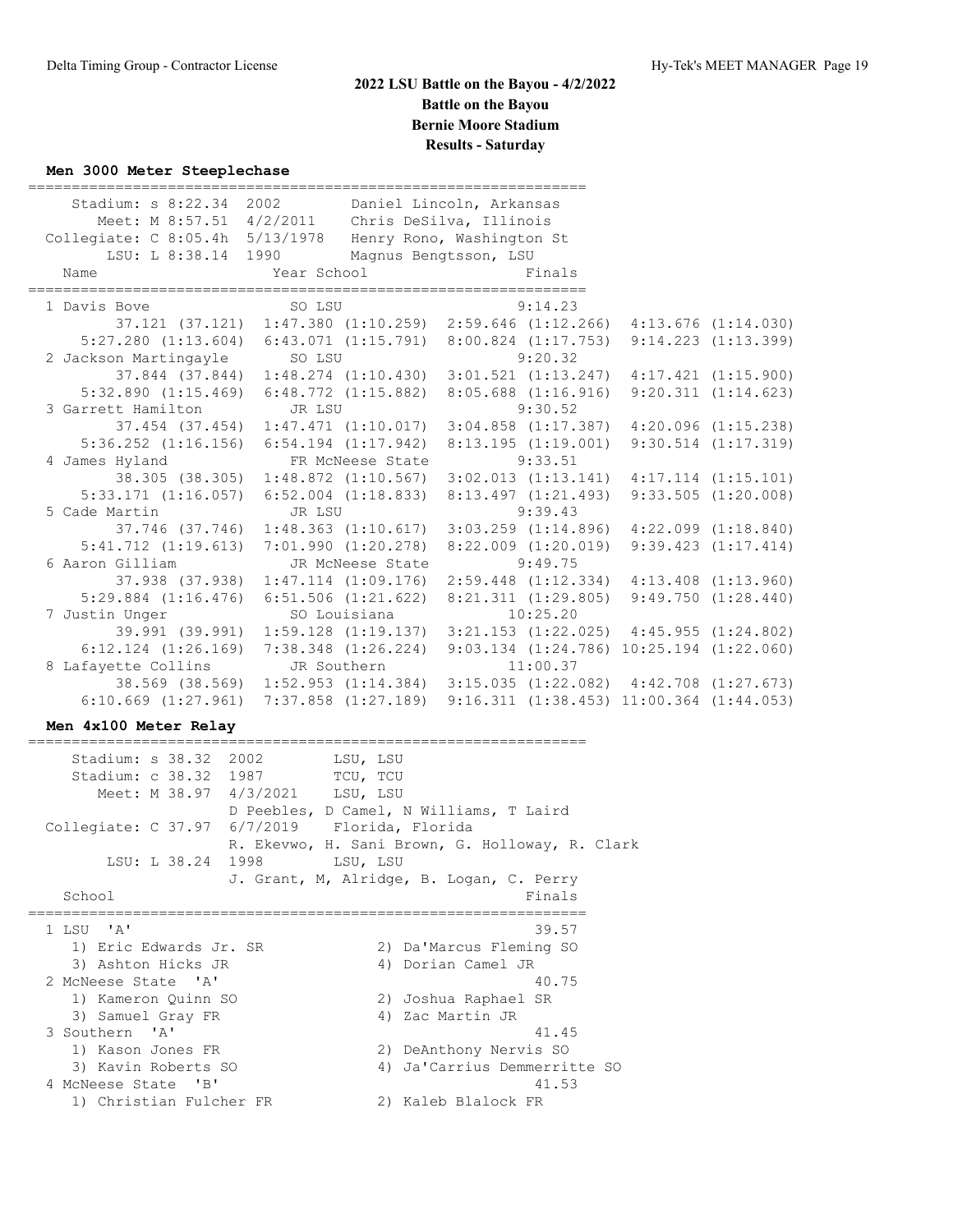## **....Men 4x100 Meter Relay**

| 3) DaMarion Roane FR   | 4) Matthew Madrey SO   |
|------------------------|------------------------|
| -- Texas State 'A'     | DNS                    |
| 1) Bervensky Pierre SR | 2) Dominick Yancy SR   |
| 3) Daniel Harrold SR   | 4) Ashton Callahan JR  |
| -- Miss State 'A'      | DNS                    |
| 1) Jesse Henderson SR  | 2) Jordan Barrow SO    |
| 3) Okheme Moore JR     | 4) Keldrick Edwards SR |
|                        |                        |

### **Men 4x400 Meter Relay**

=================================================================== Stadium: s 3:00.38 2016 LSU, LSU Meet: M 3:02.21 4/2/2011 Texas A&M, Texas A&M J Roberts, T Henry, B Miller, D Pinder Collegiate: C 2:59.00 6/8/2018 So. California, So. California R. Morgan, R. Benjamin, Z. Shinnick, M. Norman LSU: L 2:59.59 2005 LSU, LSU R. Darder, K. Willie, B. Brazell, X. Carter School **Finals** H# =================================================================== 1 McNeese State 'A' 3:09.52 1 1) Richard Lee FR 2) Terrill Banks SR 3) Ondray Miles SO 4) Jalon White SO 48.939 (48.939) 1:36.967 (48.028) 2:24.853 (47.886) 3:09.519 (44.666) 2 Miss State 'A' 3:10.06 1 1) Tyrese Reid JR 2) Lee Eppie JR 3) Gabriel Moronta SO 64) Dalton Dempsey SR 46.670 (46.670) 1:35.374 (48.704) 2:22.713 (47.339) 3:10.057 (47.345) 3 Southern 'A' 3:10.60 1 1) Jordan Thompson JR 2) Kason Jones FR 3) DeAnthony Nervis SO 4) Nicholas Scott SR 45.786 (45.786) 1:37.444 (51.658) 2:24.662 (47.218) 3:10.599 (45.937) 4 Texas State 'A' 3:11.70 1 1) Brian West JR 2) Dominick Yancy SR 3) Pedro Osorio Lopez SR 4) Taahir Kelly JR 47.163 (47.163) 1:35.167 (48.004) 2:25.180 (50.013) 3:11.696 (46.517) 5 Southern 'B' 3:21.54 1 1) Kavin Roberts SO 2) Rushane Miller SO 3) Bryce Moore JR 4) Ta'Cardrick Alexander FR  $\frac{1}{4}$ 7.165 (47.165) 1:42.155 (54.990) 2:32.161 (50.006) 3:21.539 (49.378)<br>siana 'A' 3:25.01 1 6 Louisiana 'A' 1) Caedmon Kyles SO 2) Solomon Brent JR 3) Rashid Reese SR 4) Jacob Meek SO 48.548 (48.548) 1:43.147 (54.599) 2:33.916 (50.769) 3:25.010 (51.095) -- Tiger Olympians 'A' DNF 1 1) Vernon Norwood 0 2) Jahnoy Thompson 0 3) Tyler Terry 0 4) Quincy Downing 0  $\frac{1}{43.540}$  (43.540) 1:32.547 (49.007) 2:18.528 (45.981) -- UL-Monroe 'A' DNS 2 1) Eric Hawkins SR 2) Brandon Lewis SO 3) Joseph White FR 4) Juan Loredo JR -- LSU 'A' DNS 2 1) Dorian Camel JR 2) Sean Burrell SO 3) Aaron Smith SO 4) Ashton Hicks JR -- Miss State 'B' DNS 2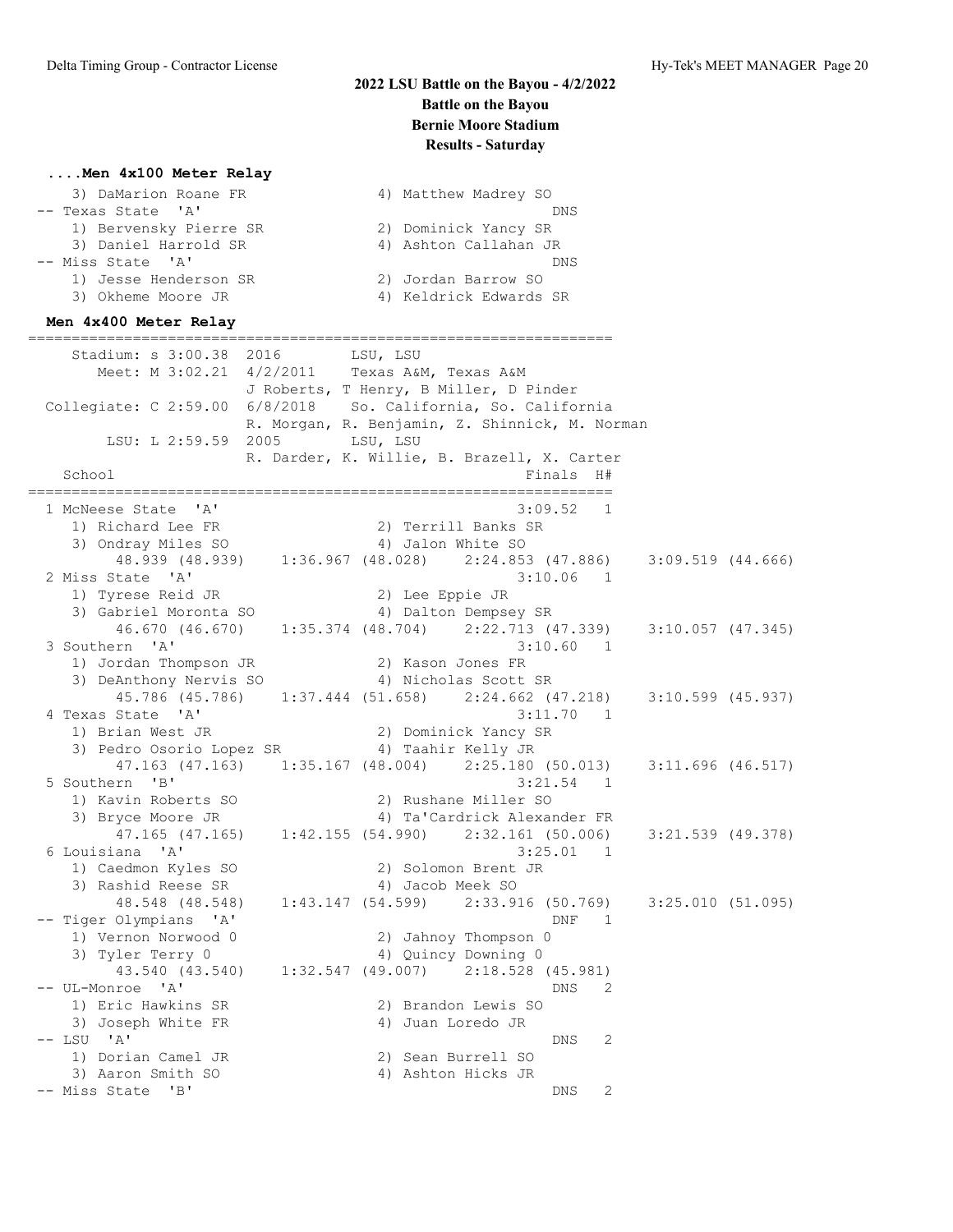## **....Men 4x400 Meter Relay**

|                    |  | 2) Dan Joyce FR    |  |
|--------------------|--|--------------------|--|
| 3) Okheme Moore JR |  | 4) Samuel Smith SO |  |

## **Men High Jump**

| Stadium: s 7-05.75 1987<br>Stadium: c 7-05.75 1987 Dothel Edwards, Troy Kemp, Georgia, B<br>Meet: M 7-04.25 4/7/2012 Jeffery Herron, Iowa<br>Collegiate: C 7-09.75 6/3/1989 Hollis Conway, ULL<br>LSU: L 7-08.75 2021 JuVaughn Harrison, LSU |              | Tom Smith, Illinois St. |        |                   |
|----------------------------------------------------------------------------------------------------------------------------------------------------------------------------------------------------------------------------------------------|--------------|-------------------------|--------|-------------------|
| Name                                                                                                                                                                                                                                         | Year School  |                         | Finals |                   |
| 1 Ali Eren Unlu                       FR UL-Monroe<br>1.94 1.99 2.04 2.09 2.12<br>PPP O XO PPP XXX                                                                                                                                           |              |                         |        | $2.04m$ $6-08.25$ |
| 2 Ronnie Rounds 5 JR LSU<br>1.94 1.99 2.04<br>O XO XXX                                                                                                                                                                                       |              |                         |        | $1.99m$ 6-06.25   |
| 3 Joseph McEvoy<br>1.94 1.99<br>XO XXX                                                                                                                                                                                                       | FR UL-Monroe |                         |        | $1.94m$ $6-04.25$ |
| -- Palmer Hearne<br>1.94<br>XXX                                                                                                                                                                                                              | FR UL-Monroe |                         | ΝH     |                   |
| -- Patrick Boudreaux FR McNeese State<br>1.94<br>XXX                                                                                                                                                                                         |              |                         | ΝH     |                   |
| -- Rylan Theyard<br>1.94<br>DNS                                                                                                                                                                                                              | JR Louisiana |                         | DNS    |                   |

## **Men Pole Vault**

| Stadium: s 19-05.50 2018<br>Meet: M 18-05.50 4/6/2019 |                  | Mondo Duplantis, Lafeyette HS<br>Carson Waters, Unattached |        |                     |
|-------------------------------------------------------|------------------|------------------------------------------------------------|--------|---------------------|
| Collegiate: C 19-08.25 5/11/2019                      |                  | Mondo Duplantis, LSU                                       |        |                     |
| LSU: L 18-08.75 2000 Russ Buller, LSU                 |                  |                                                            |        |                     |
| Name                                                  |                  | Year School Near School                                    | Finals |                     |
|                                                       |                  |                                                            |        |                     |
| 1 Isaac Sadzewicz SR Texas State                      |                  |                                                            | 5.12m  | 16-09.50            |
| 4.42 4.57 4.72 4.87 5.02 5.12 5.22                    |                  |                                                            |        |                     |
| PPP PPP PPP XXO XO XO XXX                             |                  |                                                            |        |                     |
| 2 Matthew Standridge SR Louisiana                     |                  |                                                            |        | $4.87m$ $15-11.75$  |
| 4.42 4.57 4.72 4.87 5.02                              |                  |                                                            |        |                     |
| PPP PPP 0 0 XXX                                       |                  |                                                            |        |                     |
| 3 Cole Burgess GR UL-Monroe                           |                  |                                                            |        | $4.72m$ $15-05.75$  |
| 4.42 4.57 4.72 4.87                                   |                  |                                                            |        |                     |
| O OXXX<br>PPP                                         |                  |                                                            |        |                     |
| 4 Trey Boucher                                        | FR Louisiana     |                                                            |        | $J4.72m$ $15-05.75$ |
| 4.42 4.57 4.72 4.87                                   |                  |                                                            |        |                     |
| O XXO XXX<br>PPP                                      |                  |                                                            |        |                     |
| 5 Hayes Thompson                                      | FR McNeese State |                                                            |        | $4.42m$ $14-06.00$  |
| 4.42 4.57                                             |                  |                                                            |        |                     |
| $\circ$<br>XXX X                                      |                  |                                                            |        |                     |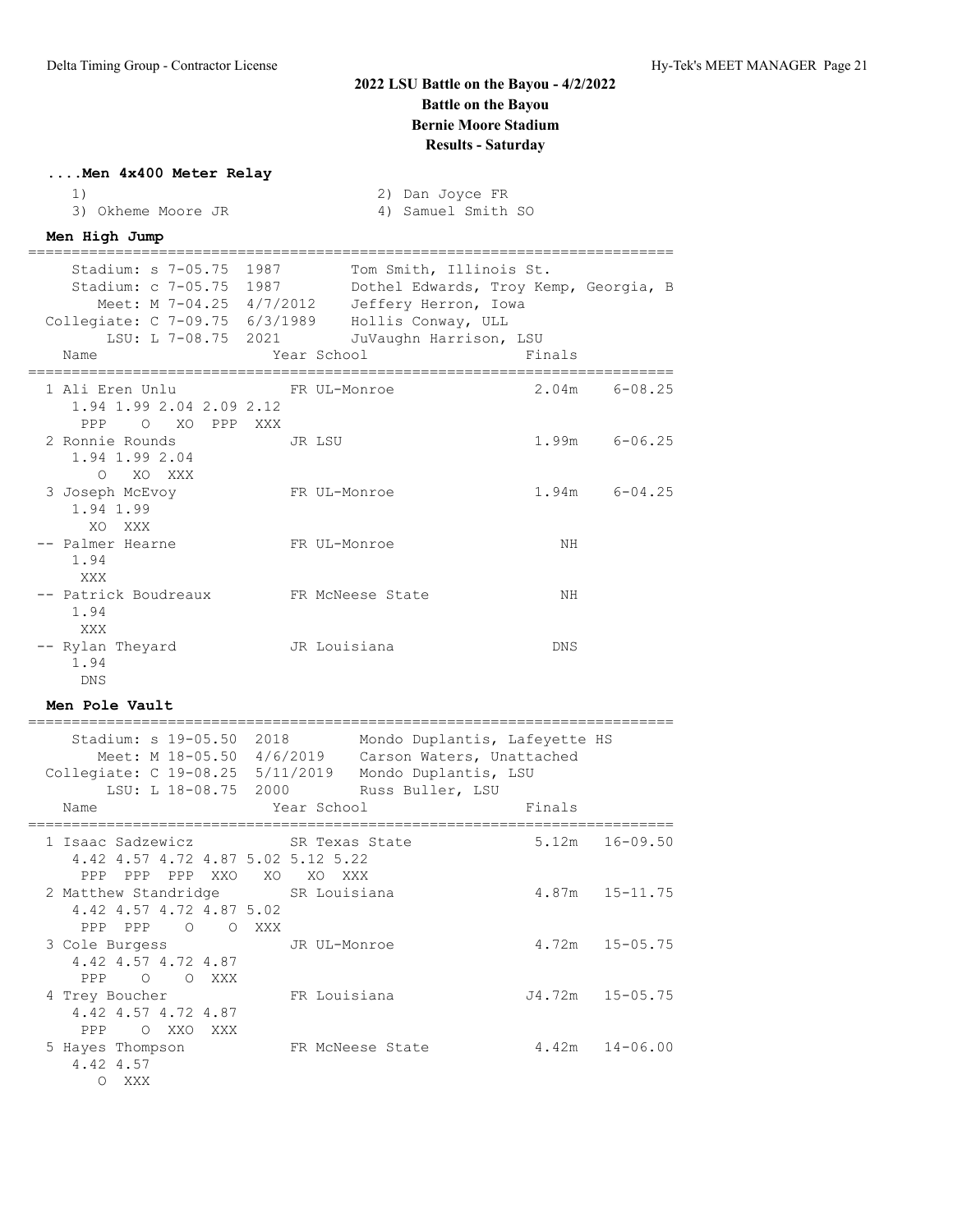## **....Men Pole Vault**

| -- Nick Russell<br>4.42 4.57                                                                                  | SO Louisiana                                                                                                                                                                                               | ΝH                             |                        |
|---------------------------------------------------------------------------------------------------------------|------------------------------------------------------------------------------------------------------------------------------------------------------------------------------------------------------------|--------------------------------|------------------------|
| PPP XXX<br>-- Dylan German<br>4.42<br>XXX                                                                     | SO UL-Monroe                                                                                                                                                                                               | ΝH                             |                        |
| SO LSU<br>-- Brock Meyer<br>4.42<br><b>DNS</b>                                                                |                                                                                                                                                                                                            | DNS                            |                        |
| Men Long Jump                                                                                                 | ;=================================                                                                                                                                                                         | ============================== |                        |
| Meet: M 26-06.50 4/6/2019 Damar Forbes, LSU<br>Collegiate: C 28-08.25 4/2/1994 Erick Walder, Arkansas<br>Name | Stadium: s 27-10.25 2000 Melvin Lister, Arkansas<br>LSU: L 27-09.50 2004 John Moffitt, JuVaughn Harrison 2021, LSU<br>Year School Theory                                                                   | Finals Wind                    |                        |
| 1 Rayvon Grey Tiger Olympians 7.78m -0.2 25-06.25                                                             |                                                                                                                                                                                                            |                                |                        |
| 2 Christopher Murphy FR New Orleans<br>3 Rylan Theyard                                                        | TOUL 7.45m (-0.6) 7.78m (-0.2) 7.63m (0.1) FOUL 7.64m (+0.0)<br>hristopher Murphy FR New Orleans 7.09m 0.2 23-03.25<br>7.09m (0.2) 6.92m (-2.0) 6.73m (-2.0) 6.74m (0.1) FOUL 6.62m (-0.8)<br>JR Louisiana | 7.04m  0.4  23-01.25           |                        |
| 4 Obdarius Ware                                                                                               | $6.49m(0.4)$ $6.43m(-1.4)$ $6.39m(-2.4)$ $6.85m(-0.8)$ $6.23m(-1.6)$ $7.04m(0.4)$<br>JR Louisiana                                                                                                          | $6.92m -1.2$ 22-08.50          |                        |
|                                                                                                               | FOUL 6.92m (-1.2) FOUL FOUL FOUL FOUL FOUL                                                                                                                                                                 |                                |                        |
| 5 Ronnie Jackson                                                                                              | JR McNeese State<br>6.56m(2.1) $6.73m(-0.1) 6.60m(-1.5)$ FOUL PASS FOUL                                                                                                                                    | $6.73m - 0.1$ 22-01.00         |                        |
| 6 Bailey Couch                                                                                                | FR UL-Monroe<br>$6.16m(-0.6)$ $6.20m(-0.4)$ $6.11m(0.6)$ $6.46m(-0.4)$ $6.37m(1.0)$ PASS                                                                                                                   | $6.46m - 0.4$ 21-02.50         |                        |
| 7 Ja'Carrius Demmerritte SO Southern                                                                          |                                                                                                                                                                                                            | $6.45m$ $1.3$ $21-02.00$       |                        |
|                                                                                                               | 6.21m (0.4) FOUL 6.18m (-0.2) 6.44m (-0.9) 6.24m (-1.6) 6.45m (1.3)                                                                                                                                        |                                |                        |
|                                                                                                               | FOUL $6.37m(0.2)$ FOUL $5.81m(-0.4) 6.22m(-1.3)$ FOUL                                                                                                                                                      |                                |                        |
| 9 Kevon Hamilton 6 FR Southern                                                                                |                                                                                                                                                                                                            |                                | $6.33m -0.9$ 20-09.25  |
|                                                                                                               | 6.27m (0.3) FOUL 6.28m (-1.5) 6.33m (-0.9) 6.31m (-1.3) FOUL                                                                                                                                               |                                |                        |
| 10 Devin Sowell                                                                                               | FR Southern                                                                                                                                                                                                | $6.19m$ $0.4$ $20-03.75$       |                        |
| $6.19m(0.4)$ FOUL FOUL                                                                                        |                                                                                                                                                                                                            |                                |                        |
| 11 Luke Benoit<br>FR Louisiana<br>5.89m (-0.3) FOUL FOUL<br>Jessiah Comi                                      |                                                                                                                                                                                                            |                                | $5.89m - 0.3$ 19-04.00 |
| 12 Jessiah Contee                                                                                             | JR Unattached                                                                                                                                                                                              | $5.74m$ 1.6                    | $18 - 10.00$           |
| $5.74m(1.6)$ FOUL $4.79m(0.6)$                                                                                |                                                                                                                                                                                                            |                                |                        |
| 13 Simon Thor<br>$3.79m(0.2)$ PASS<br>FOUL                                                                    | SO Texas State                                                                                                                                                                                             |                                | $3.79m$ 0.2 12-05.25   |
| -- Ronnie Briscoe, Jr. SR Texas State                                                                         |                                                                                                                                                                                                            | <b>DNS</b><br>NWI              |                        |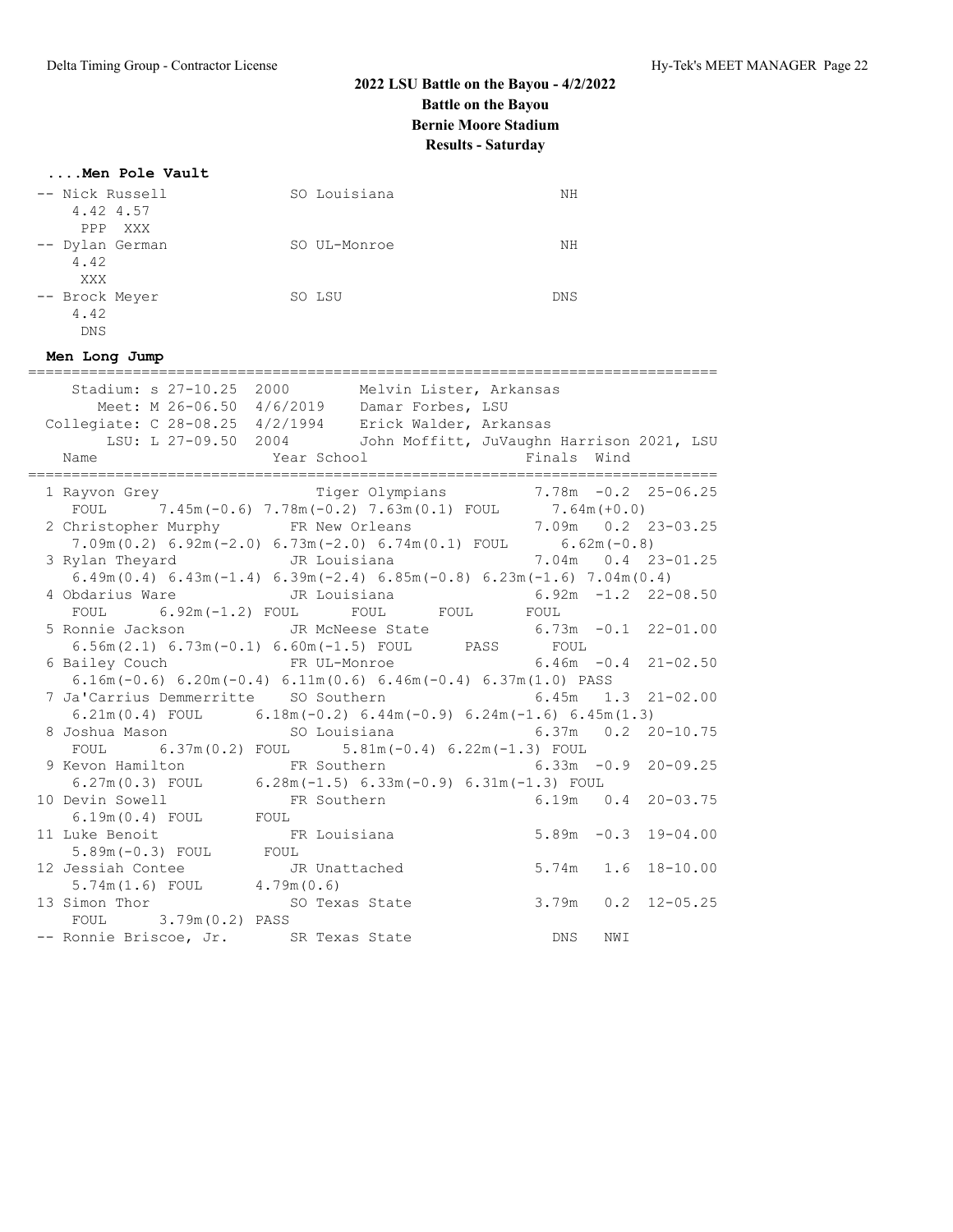## **Men Triple Jump**

| Stadium: s 56-10.75 2002<br>Walter Davis, LSU<br>Meet: M 53-06.50 4/7/2012 Troy Doris, Iowa<br>Collegiate: C 57-07.75 6/5/1982    Reith Connor, Texas El Paso<br>LSU: L 57-08.50 2002 Walter Davis, LSU<br>Year School<br>Name | Finals Wind               |                                                |  |
|--------------------------------------------------------------------------------------------------------------------------------------------------------------------------------------------------------------------------------|---------------------------|------------------------------------------------|--|
| FR Southern<br>1 Kevon Hamilton<br>FOUL 14.79m(1.7) FOUL FOUL FOUL<br>FOUL<br>-- Ronnie Briscoe, Jr. SR Texas State<br>-- Joshua Mason<br>SO Louisiana<br>-- Keshun Byrd<br>JR Miss State                                      | $\mathop{\rm DNS}$<br>DNS | 14.79m  1.7  48-06.25<br>DNS NWI<br>NWI<br>NWI |  |
| Men Shot Put                                                                                                                                                                                                                   |                           |                                                |  |
| Stadium: s 70-10.50 2002<br>Janus Robberts, SMU<br>Meet: M 65-08.25 4/9/2016 JC Murasky, Ohio State<br>Collegiate: C 72-02.25 6/3/1995 John Godina, UCLA<br>LSU: L 65-07 1982 Joe Maciejczyk, LSU<br>Year School<br>Name       | Finals                    |                                                |  |
| SR Texas State<br>1 Will Blaser<br>FOUL 15.67m 16.39m 17.06m 17.37m FOUL                                                                                                                                                       | 17.37m                    | $57 - 00.00$                                   |  |
| 2 Shaquille Singuineau SR Unattached<br>16.06m FOUL 16.34m FOUL 16.30m FOUL                                                                                                                                                    |                           | 16.34m 53-07.50                                |  |
| 3 Jeremiah Pierce SR Miss State<br>15.96m FOUL 16.20m 16.04m FOUL FOUL                                                                                                                                                         |                           | 16.20m 53-01.75                                |  |
| 4 Dias Redmond II<br>JR Texas State<br>FOUL 15.23m FOUL FOUL FOUL FOUL                                                                                                                                                         |                           | $15.23m$ $49-11.75$                            |  |
| 5 Garrett Dietert<br>JR McNeese State<br>13.62m  14.04m  14.37m  14.52m  FOUL  FOUL                                                                                                                                            |                           | 14.52m  47-07.75                               |  |
| 6 Marcus Francis<br>FR McNeese State<br>FOUL 14.45m FOUL FOUL 14.07m FOUL                                                                                                                                                      |                           | $14.45m$ $47-05.00$                            |  |
| 7 Keenan Villery <b>JR</b> Southern<br>14.33m  14.17m  FOUL  FOUL  FOUL  14.17m                                                                                                                                                |                           | 14.33m  47-00.25                               |  |
| 8 Charvares Wilson<br>SR Southern<br>FOUL 13.77m 13.81m 13.87m 13.09m 13.45m                                                                                                                                                   |                           | 13.87m  45-06.25                               |  |
| 9 Tyler Challis FR McNeese State<br>13.78m FOUL FOUL FOUL FOUL FOUL                                                                                                                                                            |                           | 13.78m 45-02.50                                |  |
| -- James Noles<br>JR Texas State                                                                                                                                                                                               | DNS                       |                                                |  |
| Men Discus Throw<br>====================================                                                                                                                                                                       |                           |                                                |  |
| Brian WIlliams, Ole Miss<br>Stadium: s 210-04<br>2017<br>Meet: M 203-03 4/5/2015<br>Rodney Brown, LSU<br>Collegiate: C 222-00 5/29/2004<br>Hannes Hopley, SMU<br>LSU: L 213-05<br>2015<br>Rodney Brown, LSU                    |                           |                                                |  |
| Year School<br>Name                                                                                                                                                                                                            | Finals                    | ;=================                             |  |
| 1 Dylan Finley<br>JR Miss State<br>47.65m FOUL 46.47m 48.96m 48.86m 50.02m                                                                                                                                                     | 50.02m                    | $164 - 01$                                     |  |
| 2 Riley Finnegan<br>SR UL-Monroe<br>49.18m  49.65m  FOUL<br>47.84m FOUL 48.16m                                                                                                                                                 | 49.65m                    | $162 - 11$                                     |  |
| 3 Daniel Pepper<br>JR Miss State<br>49.43m  49.16m  FOUL  FOUL  FOUL  49.35m                                                                                                                                                   | 49.43m                    | $162 - 02$                                     |  |

===============================================================================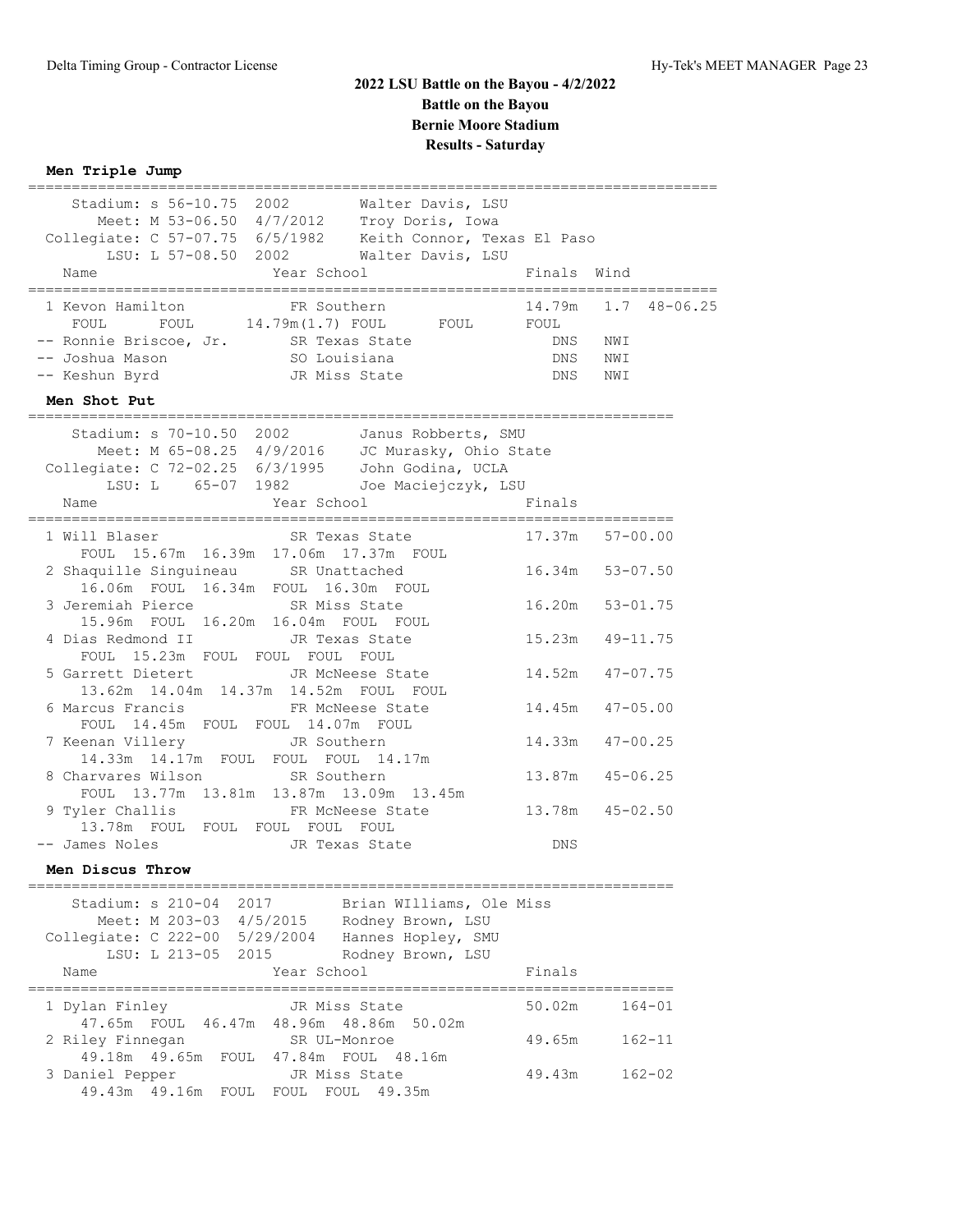### **....Men Discus Throw**

| 4 Jeremiah Pierce SR Miss State                       |                                                                 | 48.77m | $160 - 00$ |
|-------------------------------------------------------|-----------------------------------------------------------------|--------|------------|
| 48.77m 48.61m 46.45m FOUL 47.50m FOUL                 |                                                                 |        |            |
|                                                       | 5 Jevan Parara               FR Unattached               45.79m |        | $150 - 03$ |
| 43.22m  45.65m  44.44m  FOUL  FOUL  45.79m            |                                                                 |        |            |
| 6 Vojislav Gvero                       SR New Orleans |                                                                 | 43.60m | $143 - 00$ |
| FOUL 41.47m 42.27m 43.60m 43.25m FOUL                 |                                                                 |        |            |
|                                                       | 7 Garrett Dietert TR McNeese State                              | 43.09m | $141 - 04$ |
| FOUL 39.46m 40.24m 42.06m 41.98m 43.09m               |                                                                 |        |            |
| 8 Jacob Houston TR UL-Monroe                          |                                                                 | 41.30m | $135 - 06$ |
| 36.41m FOUL 41.30m 37.91m 40.41m FOUL                 |                                                                 |        |            |
| 9 Charvares Wilson SR Southern                        |                                                                 | 39.58m | $129 - 10$ |
| 36.37m FOUL 39.58m FOUL FOUL 39.44m                   |                                                                 |        |            |
| 10 Gabriel Vicknair             SO Louisiana          |                                                                 | 39.21m | $128 - 08$ |
| 39.21m FOUL FOUL                                      |                                                                 |        |            |
| 11 Marcus Francis 6 FR McNeese State                  |                                                                 | 38.77m | $127 - 02$ |
| FOUL 38.77m FOUL                                      |                                                                 |        |            |
| 12 London Lewis SR Southern                           |                                                                 | 37.46m | $122 - 11$ |
| 37.46m FOUL 34.83m                                    |                                                                 |        |            |
| 13 Joseph McEvoy FR UL-Monroe                         |                                                                 | 34.27m | $112 - 05$ |
| FOUL FOUL 34.27m                                      |                                                                 |        |            |
| -- James Noles [18] JR Texas State                    |                                                                 | DNS    |            |
|                                                       |                                                                 |        |            |

## **Men Hammer Throw**

|                                                                          | Stadium: s 253-08 2002 Andreas Haklits, Georgia |            |
|--------------------------------------------------------------------------|-------------------------------------------------|------------|
|                                                                          | Meet: M 241-00 4/6/2019 Gleb Dudarev, Kansas    |            |
| Collegiate: C 268-10 5/19/1995 Balazs Kiss, USC                          |                                                 |            |
| LSU: L 240-03 2018 Jake Norris, LSU                                      |                                                 |            |
| Year School<br>Name                                                      | <b>Example 19</b> Finals                        |            |
|                                                                          |                                                 |            |
| 1 John Nerdal Figer Olympians<br>64.93m 66.81m 66.48m 64.94m 65.62m FOUL | Tiger Olympians 66.81m                          | $219 - 02$ |
|                                                                          |                                                 |            |
|                                                                          | 2 Vojislav Gvero SR New Orleans 62.71m          | $205 - 09$ |
| 62.71m  61.26m  60.85m  FOUL  FOUL  62.02m                               |                                                 |            |
| 3 Daniel Pepper<br>60.56m 58.17m FOUL FOUL 57.13m 57.58m                 | 60.56m                                          | $198 - 08$ |
|                                                                          |                                                 |            |
|                                                                          | 4 Tyler Challis TR McNeese State 52.11m         | $170 - 11$ |
| 52.11m 51.37m FOUL FOUL 51.82m FOUL                                      |                                                 |            |
| 5 Chapman Bazer SO UL-Monroe                                             | 50.71m                                          | $166 - 04$ |
| FOUL 50.71m 50.71m 49.61m FOUL 49.13m                                    |                                                 |            |
| 6 Dias Redmond II JR Texas State                                         | 50.10m                                          | $164 - 04$ |
| FOUL 50.10m FOUL 47.30m FOUL FOUL                                        |                                                 |            |
| 7 Jevan Parara Manuel BR Unattached                                      | 49.80m                                          | $163 - 05$ |
| 47.60m  49.21m  FOUL  FOUL  49.80m  48.38m                               |                                                 |            |
| 8 Jacob Houston JR UL-Monroe                                             | 47.61m                                          | $156 - 02$ |
| 45.61m  46.43m  47.33m  47.61m  FOUL  FOUL                               |                                                 |            |
| 9 Gabriel Vicknair            SO Louisiana                               | 46.22m                                          | $151 - 08$ |
| 43.64m  45.04m  46.22m  FOUL  FOUL  FOUL                                 |                                                 |            |
| 10 Trent Zelden                                                          | JR Miss State<br>45.72m                         | $150 - 00$ |
| FOUL FOUL 45.72m                                                         |                                                 |            |
| 11 Reilly LeBlanc FR McNeese State                                       | 45.34m                                          | $148 - 09$ |
| 43.62m FOUL 45.34m                                                       |                                                 |            |
| 12 Charvares Wilson SR Southern                                          | 39.22m                                          | $128 - 08$ |
| 36.36m 37.96m 39.22m                                                     |                                                 |            |